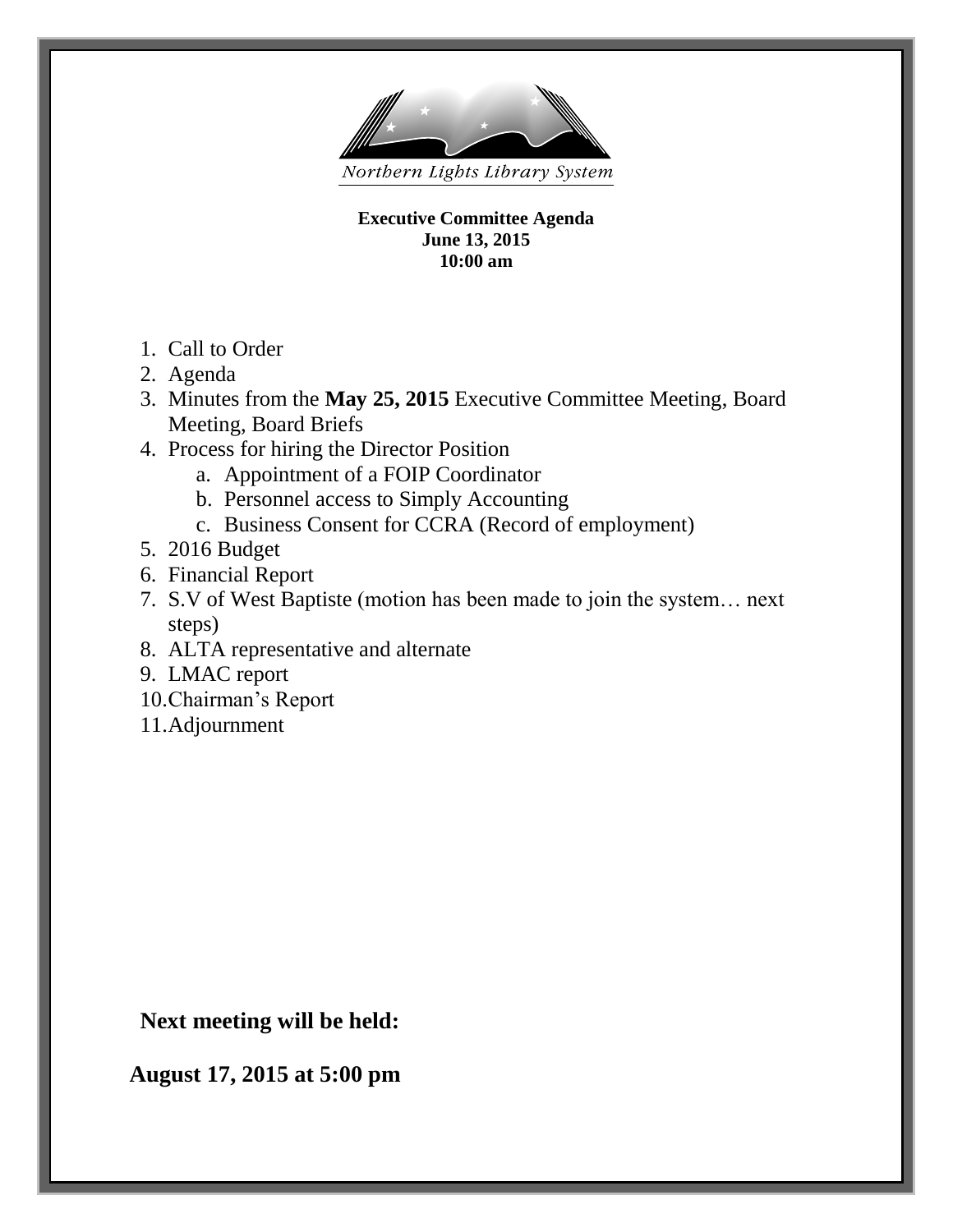### **Executive Committee Meeting June 13, 2015 Meeting Minutes**

Minutes taken by Stephen Dafoe

Present: Arnold Hanson, Stephen Dafoe, Dallas Degenhardt, Vicky Lefebvre (teleconference), Dianne Ross, Wayne Bokenfohr, Pat Gordeyko, Steven Schafer

Regrets: Laurent Amyotte, Greg Barr

- 1. Call to order at 10:08 am
- 2. Agenda
	- a. Add discussion for book allotment added to board briefs,
	- b. Briefing for board meeting
	- c. Extension process
	- d. Parrish Letter

### **Motion to approve the agenda as amended – Moved by Wayne Bokenfohr - carried**

- 3. Minutes of May 25, 2015
	- a. Change executive summary from LAA to ALTA
	- b. Proceed not process
	- c. New gov't not program (scratch)
	- d. ALLB should be Lac La Biche County Libraries both branches
	- e. June 13 not 15 for the Exec meeting

**Motion to approve the minutes and executive summary as amended moved by Stephen Schafer - carried**

**Motion to go into camera at 10:30 am moved by Stephen Dafoe – carried Motion to come out of camera at 10:57 am moved by Stephen Dafoe - carried**

- 4. Process for hiring the Director Position **Motion to recommend to the Board to approve the Executives recommendation to contract a recruiting firm to find suitable candidates for the position of Executive Director. The fee is not to exceed 25% for the Executive Directors Salary. Moved by Pat Gordeyko –carried.**
	- **a.** Interm FOIP Coordinator **– Motion to appoint Julie Walker as an interim FOIP Coordinator. Moved by Dallas Degenhardt – carried. Motion that the Executive have IT to instruct staff how to use blind carbon copy on all group and mass emails to provide best practise with respect to FOIP legislation. Moved by Stephen Dafoe – carried.**
	- b. Personnel access to simply accounting tabled until the August 17 Exec meeting
	- c. Business Consent for CCRA (Record of Employment)- **Motion to appoint Patricia Mathiot as an interim Financial Officer for Northern Lights Library System moved by Wayne Bokenfohr – carried.**
- 5. 2016 budget **Motion to have departments begin budget process by looking at upcoming needs and potential efficiencies in preparation for both budget process and organizational review. Moved by Stephen Dafoe –carried.**
	- **a. Motion that all department heads attend all Executive Committee meetings from this point on. Moved by Dianne Ross – carried.**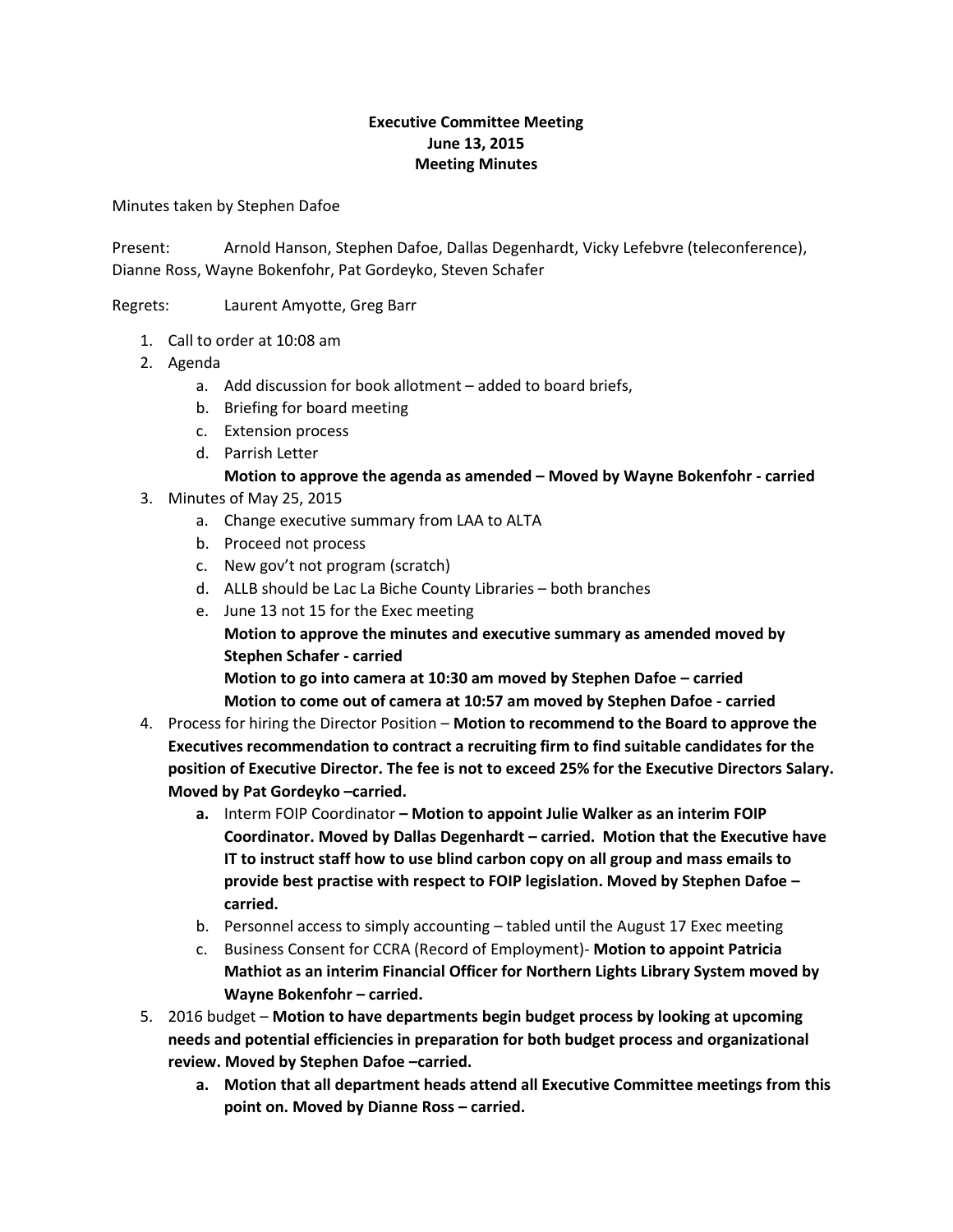- 6. Financial Report **motion to approve the financial report as presented moved by Dallas Degenhardt – carried.**
- 7. SV of West Baptise Consult with PLSB to get process for new members and send one Executive Committee member and one Staff member moved by Stephen Dafoe – carried. **Motion to appoint Julie Walker as interim Executive Director effective June 13, 2015moved by Steven Schafer – carried.**
- 8. ALTA Representative and alternate refer to the NLLS board
- 9. LMAC report **Motion to accept the LMAC report as information moved by Dallas Degenhardt - carried**
- 10. Chairman's report **Motion to accept the Chairman's report for information moved by Dallas Degenhardt – carried**
- 11. Adjournment motion to adjourn at 12:40 pm moved by Dallas Degenhardt carried

| Approved by:<br>$\sim$<br>-- - |  |
|--------------------------------|--|
|--------------------------------|--|

| Approved by: | 1222<br>ale. |
|--------------|--------------|
|              |              |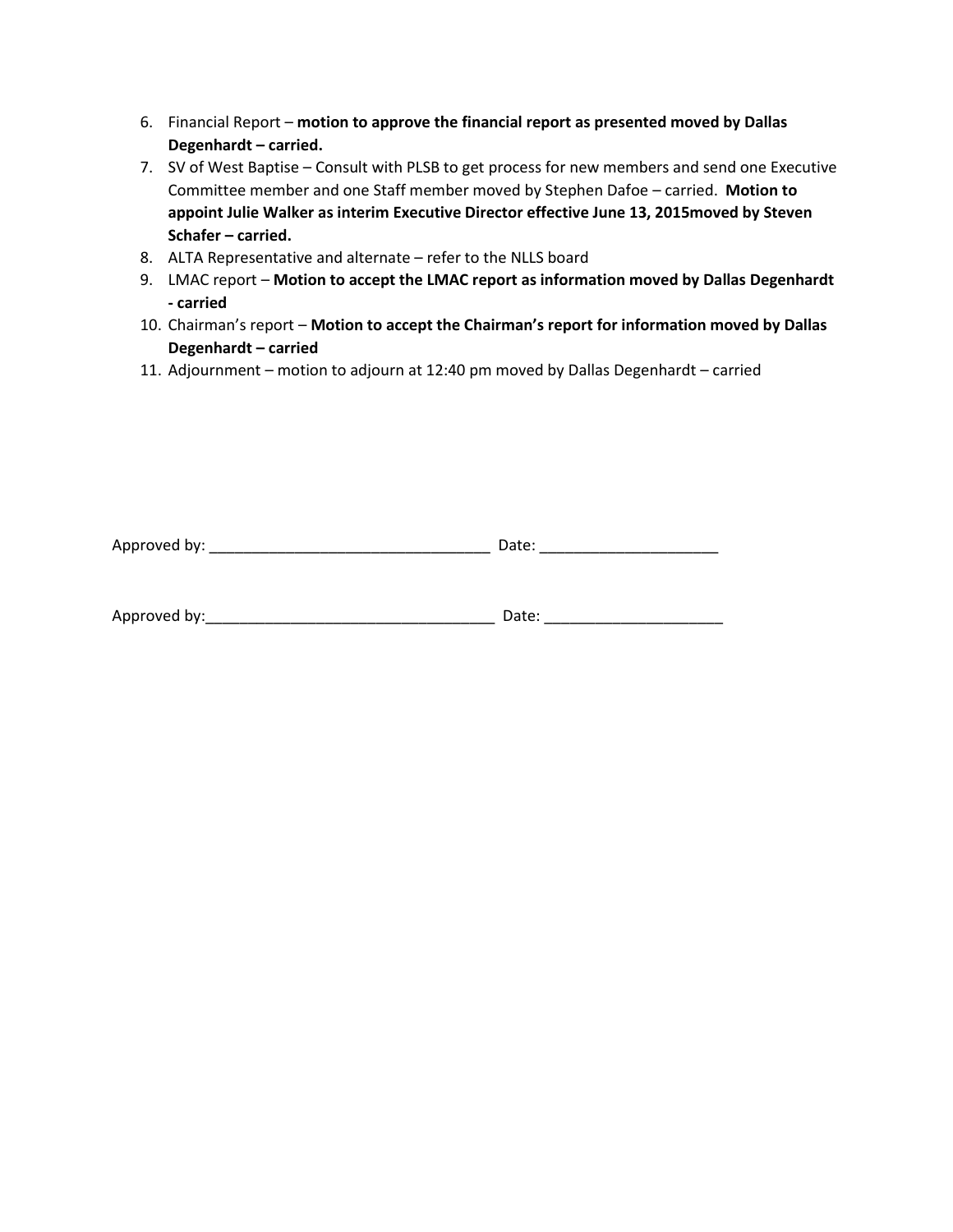### Government of Alberta

**Municipal Affairs** 

**Public Library Services** 803 Standard Life Centre 10405 Jasper Avenue Edmonton, Alberta T5J 4R7 Canada Telephone: 780 427-4871 www.albertalibraries.ca

June 1, 2015

Mr. Arnold Hanson, Chair Northern Lights Library Board PO Bag 8, 5615 48 Street Elk Point, AB T0A 1A0

RECEIVED JUN 1 1 2015

Dear Mr. Hanson and

The amount of \$817,926 (Eight Hundred Seventeen Thousand Nine Hundred Twenty-Six Dollars) has been direct deposited into your bank account. This is the first installment of your annual Library Operating Grant for 2015.

The Government of Alberta recognizes that public library boards rely on provincial funding for operations. To that end, your annual public library operating grant will be paid out in two installments. This installment is 75% of the amount in the proposed provincial budget. We expect to pay the remainder once the 2015/16 Budget is passed by the legislature.

The proposed provincial budget has allocated an increase in library grants. A listing of the proposed grant amounts can be found at http://www.albertalibraries.ca under the Funding and Grants link.

The Government of Alberta is pleased to contribute these funds for the operation of your library.

Sincerely,

**Bonnie Gray Assistant Director** 

Freedom To Create. Spirit To Achleva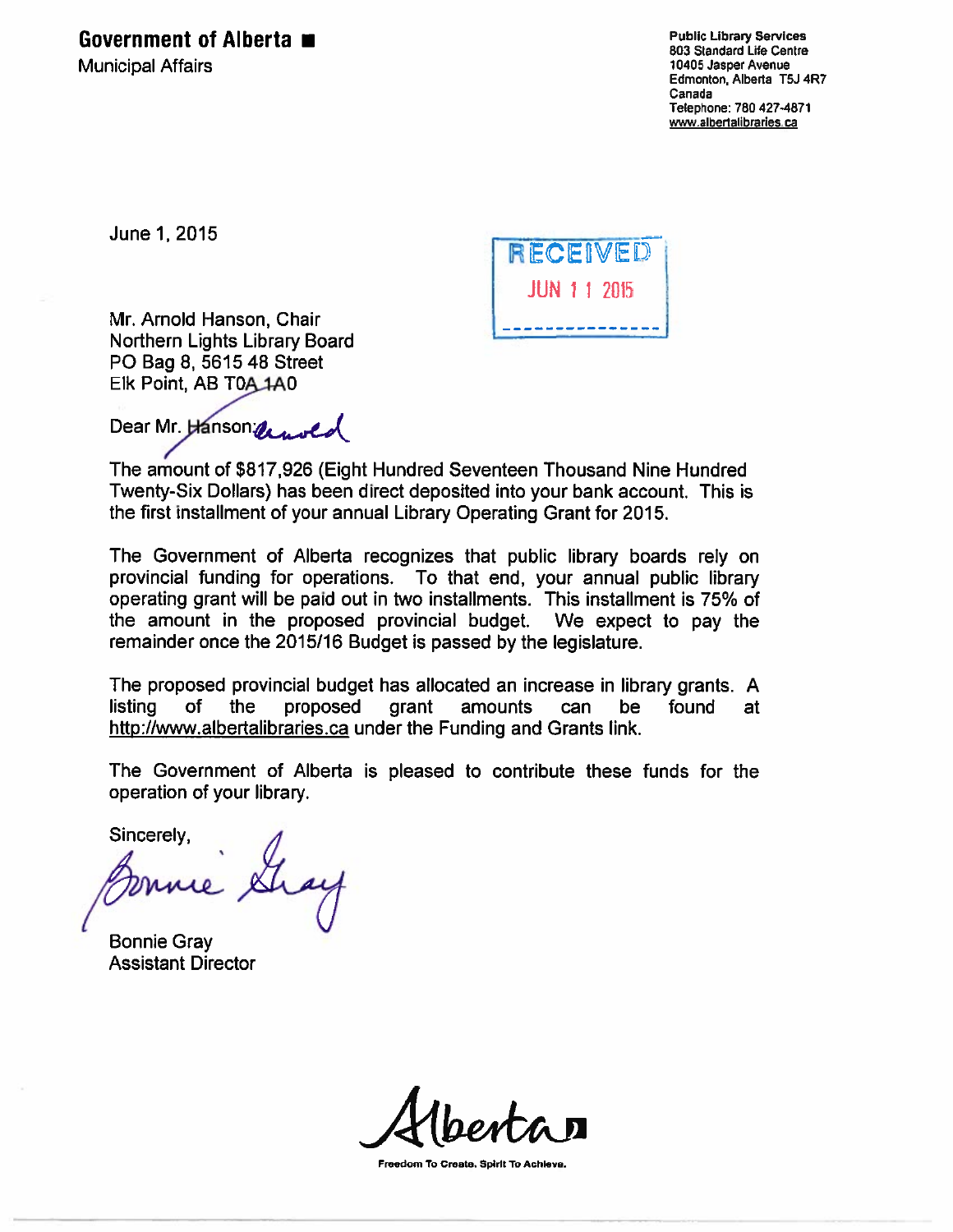

### **MLA Hanson** Lac La Biche, St. Paul, Two Hills

JUNE 23<sup>RD</sup>, 2015

Northern Lights Library System Postal Bag 8 5615 - 48 Street Elk Point, Alberta **T0A 1A0** 

Arnold Hanson,

I would like to thank you for your letter and kind words. My office and I look forward to building a positive and ongoing relationship with the Northern Lights Library System. If I can be of any assistance please contact my office by email at laclabiche.stpaul.twohills@assembly.ab.ca or by phone at (780) 645 6999.

Warm regards,

O BHance

David Hanson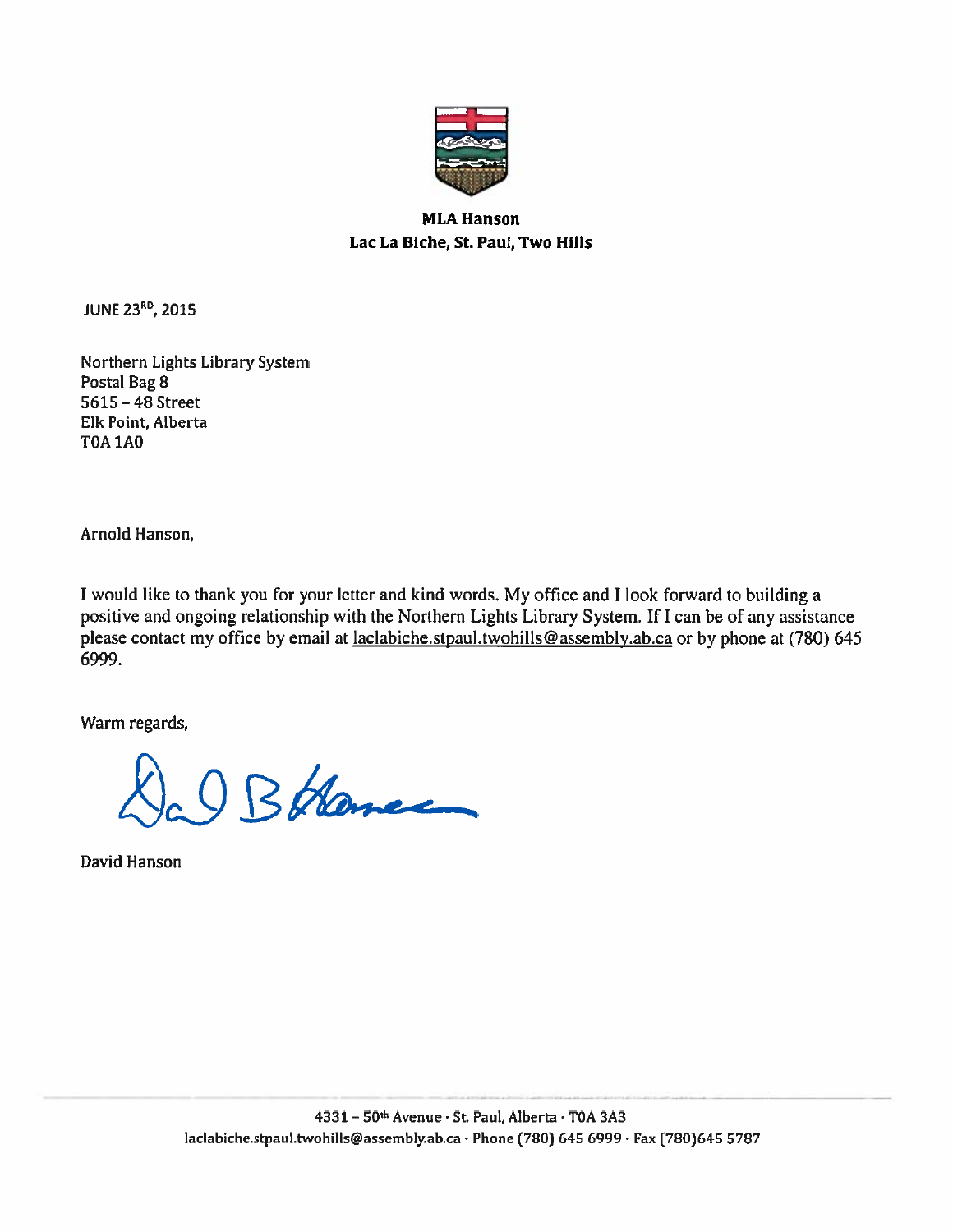### Northern Lights Library System<br>Balance Sheet As at 05/31/2015

### **ASSET**

| <b>CURRENT ASSETS</b>                  |              |              |
|----------------------------------------|--------------|--------------|
| <b>Petty Cash</b>                      | 400.00       |              |
| <b>Chequing Account</b>                | 1,396,360.97 |              |
| <b>USD Account</b>                     | 18,097.05    |              |
| <b>USD Exchange Acct</b>               | 4,484,79     |              |
| <b>CU Equity</b>                       | 23,491.93    |              |
| <b>CASH TOTAL</b>                      |              | 1,442,834.74 |
| A/R - General                          | 48,012.62    |              |
| A/R - Yearend                          | 939.33       |              |
| <b>AR Total</b>                        |              | 48.951.95    |
| <b>Total Current Assets</b>            |              | 1,491,786.69 |
| <b>FIXED ASSETS:</b>                   |              |              |
| <b>Vehicles</b>                        | 117,662.38   |              |
| <b>Computer Equipment</b>              | 74,052.51    |              |
| <b>Furniture &amp; Equipment</b>       | 32,073.10    |              |
| Parking Lot                            | 81,000.00    |              |
| <b>Building</b>                        | 2,894,640.88 |              |
| Land                                   | 50,000.00    |              |
| <b>Accumulated Amortization</b>        | -620,041.00  |              |
| <b>Total Fixed Assets</b>              |              | 2,629,387.87 |
|                                        |              |              |
| <b>Total Fixed Assets</b>              |              | 2,629,387.87 |
|                                        |              |              |
| <b>TOTAL ASSET</b>                     |              | 4,121,174.56 |
|                                        |              |              |
| <b>LIABILITY</b>                       |              |              |
| <b>Current Liabilities</b>             |              |              |
| <b>Accounts Payable</b>                |              | 23,009.99    |
| <b>Vacation Payable</b>                |              | 81,042.97    |
| R.R.S.P. Payable                       | 33.68        |              |
| <b>Extended Health</b>                 | $-528.82$    |              |
| Dental                                 | $-456.04$    |              |
| <b>LTD</b>                             | $-763.71$    |              |
| <b>STD</b>                             | $-585.35$    |              |
| <b>Other Deductions Payable</b>        | $-466.12$    |              |
| <b>Deduction Payables Total</b>        |              | -2,766.36    |
| <b>WCB Payable</b>                     |              | 6.38         |
| <b>GST Charged On Operating Sales</b>  | 2,826.68     |              |
| <b>GST Paid On Operating Purchases</b> | $-14,153.09$ |              |
| <b>GST Paid - Exempt Purchases</b>     | $-7,626.34$  |              |

 $\epsilon'$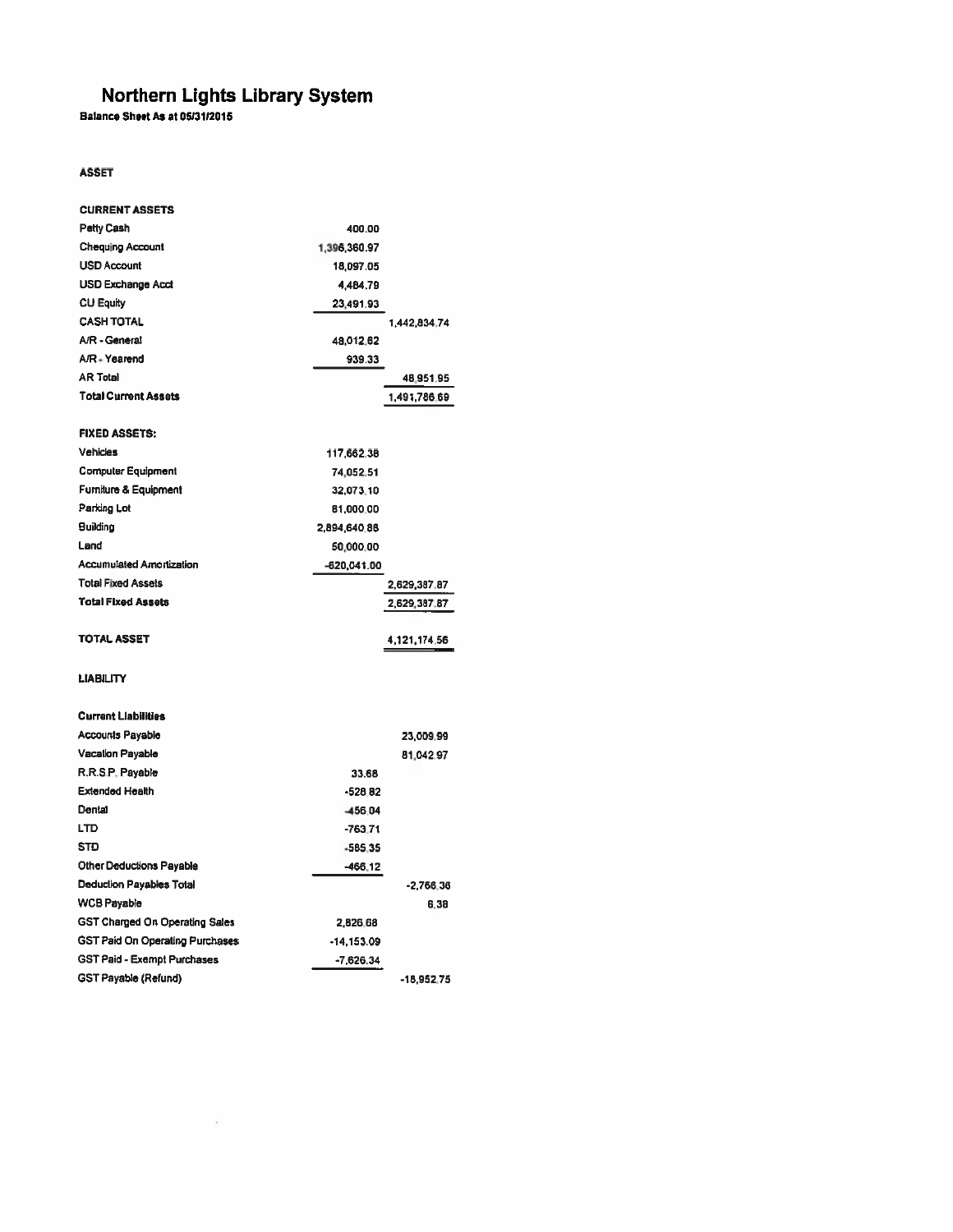| <b>AELK-Purchases</b><br>$-3,070.11$<br><b>AIRC-Funds</b><br>533.07<br><b>AATH-Funds</b><br>4,690.81<br><b>AATH-Purchases</b><br>$-1,907.51$<br><b>ATOF-Funds</b><br>65.70<br><b>ALLB-Funds</b><br>276.34<br><b>AHOM-Funds</b><br>24.32<br><b>AVIK-Funds</b><br>622.91<br><b>AVIK-Purchases</b><br>$-90.76$<br><b>AGCM-AME-Funds</b><br>2.289.01<br><b>AGCM-AME-Purchases</b><br>$-1.173.25$<br><b>ACLM-Funds</b><br>665.27<br><b>ACLM-Purchase</b><br>-13.77<br>ATHI-Funds<br>2.09<br><b>ABRUM-Funds</b><br>5,717.48<br><b>ABRUM-Purchases</b><br>$-2.000.00$<br><b>AMAN-Funds</b><br>1,910.28<br><b>AMAN-Purchases</b><br>$-30.89$<br><b>APV-Funds</b><br>33.19<br><b>ANE-Funds</b><br>21.03<br><b>ASL-Funds</b><br>29.95<br><b>AWAS-Funds</b><br>1,225.50<br><b>AWAIC- Funds</b><br>658.49<br><b>ABOY-Funds</b><br>915.00<br><b>AMO-Funds</b><br>$-2.77$<br><b>AVER-Funds</b><br>435.36<br><b>AVE-Funds</b><br>994.87<br><b>ABOA-Funds</b><br>43.56<br>AIP-Funds<br>186.79<br><b>AVI-Funds</b><br>144.78<br><b>AGRAS-Funds</b><br>362.00<br><b>Library Acquistion Accounts</b><br>18,910.57<br>Deferred Grant Contributions<br>3,551.34<br>Deferred Contributions<br>1,399,834.20<br><b>TOTAL CURRENT LIABILITIES</b><br>1,504,636.34 | <b>AELK-Funds</b> | 5,351.83 |  |
|------------------------------------------------------------------------------------------------------------------------------------------------------------------------------------------------------------------------------------------------------------------------------------------------------------------------------------------------------------------------------------------------------------------------------------------------------------------------------------------------------------------------------------------------------------------------------------------------------------------------------------------------------------------------------------------------------------------------------------------------------------------------------------------------------------------------------------------------------------------------------------------------------------------------------------------------------------------------------------------------------------------------------------------------------------------------------------------------------------------------------------------------------------------------------------------------------------------------------------------|-------------------|----------|--|
|                                                                                                                                                                                                                                                                                                                                                                                                                                                                                                                                                                                                                                                                                                                                                                                                                                                                                                                                                                                                                                                                                                                                                                                                                                          |                   |          |  |
|                                                                                                                                                                                                                                                                                                                                                                                                                                                                                                                                                                                                                                                                                                                                                                                                                                                                                                                                                                                                                                                                                                                                                                                                                                          |                   |          |  |
|                                                                                                                                                                                                                                                                                                                                                                                                                                                                                                                                                                                                                                                                                                                                                                                                                                                                                                                                                                                                                                                                                                                                                                                                                                          |                   |          |  |
|                                                                                                                                                                                                                                                                                                                                                                                                                                                                                                                                                                                                                                                                                                                                                                                                                                                                                                                                                                                                                                                                                                                                                                                                                                          |                   |          |  |
|                                                                                                                                                                                                                                                                                                                                                                                                                                                                                                                                                                                                                                                                                                                                                                                                                                                                                                                                                                                                                                                                                                                                                                                                                                          |                   |          |  |
|                                                                                                                                                                                                                                                                                                                                                                                                                                                                                                                                                                                                                                                                                                                                                                                                                                                                                                                                                                                                                                                                                                                                                                                                                                          |                   |          |  |
|                                                                                                                                                                                                                                                                                                                                                                                                                                                                                                                                                                                                                                                                                                                                                                                                                                                                                                                                                                                                                                                                                                                                                                                                                                          |                   |          |  |
|                                                                                                                                                                                                                                                                                                                                                                                                                                                                                                                                                                                                                                                                                                                                                                                                                                                                                                                                                                                                                                                                                                                                                                                                                                          |                   |          |  |
|                                                                                                                                                                                                                                                                                                                                                                                                                                                                                                                                                                                                                                                                                                                                                                                                                                                                                                                                                                                                                                                                                                                                                                                                                                          |                   |          |  |
|                                                                                                                                                                                                                                                                                                                                                                                                                                                                                                                                                                                                                                                                                                                                                                                                                                                                                                                                                                                                                                                                                                                                                                                                                                          |                   |          |  |
|                                                                                                                                                                                                                                                                                                                                                                                                                                                                                                                                                                                                                                                                                                                                                                                                                                                                                                                                                                                                                                                                                                                                                                                                                                          |                   |          |  |
|                                                                                                                                                                                                                                                                                                                                                                                                                                                                                                                                                                                                                                                                                                                                                                                                                                                                                                                                                                                                                                                                                                                                                                                                                                          |                   |          |  |
|                                                                                                                                                                                                                                                                                                                                                                                                                                                                                                                                                                                                                                                                                                                                                                                                                                                                                                                                                                                                                                                                                                                                                                                                                                          |                   |          |  |
|                                                                                                                                                                                                                                                                                                                                                                                                                                                                                                                                                                                                                                                                                                                                                                                                                                                                                                                                                                                                                                                                                                                                                                                                                                          |                   |          |  |
|                                                                                                                                                                                                                                                                                                                                                                                                                                                                                                                                                                                                                                                                                                                                                                                                                                                                                                                                                                                                                                                                                                                                                                                                                                          |                   |          |  |
|                                                                                                                                                                                                                                                                                                                                                                                                                                                                                                                                                                                                                                                                                                                                                                                                                                                                                                                                                                                                                                                                                                                                                                                                                                          |                   |          |  |
|                                                                                                                                                                                                                                                                                                                                                                                                                                                                                                                                                                                                                                                                                                                                                                                                                                                                                                                                                                                                                                                                                                                                                                                                                                          |                   |          |  |
|                                                                                                                                                                                                                                                                                                                                                                                                                                                                                                                                                                                                                                                                                                                                                                                                                                                                                                                                                                                                                                                                                                                                                                                                                                          |                   |          |  |
|                                                                                                                                                                                                                                                                                                                                                                                                                                                                                                                                                                                                                                                                                                                                                                                                                                                                                                                                                                                                                                                                                                                                                                                                                                          |                   |          |  |
|                                                                                                                                                                                                                                                                                                                                                                                                                                                                                                                                                                                                                                                                                                                                                                                                                                                                                                                                                                                                                                                                                                                                                                                                                                          |                   |          |  |
|                                                                                                                                                                                                                                                                                                                                                                                                                                                                                                                                                                                                                                                                                                                                                                                                                                                                                                                                                                                                                                                                                                                                                                                                                                          |                   |          |  |
|                                                                                                                                                                                                                                                                                                                                                                                                                                                                                                                                                                                                                                                                                                                                                                                                                                                                                                                                                                                                                                                                                                                                                                                                                                          |                   |          |  |
|                                                                                                                                                                                                                                                                                                                                                                                                                                                                                                                                                                                                                                                                                                                                                                                                                                                                                                                                                                                                                                                                                                                                                                                                                                          |                   |          |  |
|                                                                                                                                                                                                                                                                                                                                                                                                                                                                                                                                                                                                                                                                                                                                                                                                                                                                                                                                                                                                                                                                                                                                                                                                                                          |                   |          |  |
|                                                                                                                                                                                                                                                                                                                                                                                                                                                                                                                                                                                                                                                                                                                                                                                                                                                                                                                                                                                                                                                                                                                                                                                                                                          |                   |          |  |
|                                                                                                                                                                                                                                                                                                                                                                                                                                                                                                                                                                                                                                                                                                                                                                                                                                                                                                                                                                                                                                                                                                                                                                                                                                          |                   |          |  |
|                                                                                                                                                                                                                                                                                                                                                                                                                                                                                                                                                                                                                                                                                                                                                                                                                                                                                                                                                                                                                                                                                                                                                                                                                                          |                   |          |  |
|                                                                                                                                                                                                                                                                                                                                                                                                                                                                                                                                                                                                                                                                                                                                                                                                                                                                                                                                                                                                                                                                                                                                                                                                                                          |                   |          |  |
|                                                                                                                                                                                                                                                                                                                                                                                                                                                                                                                                                                                                                                                                                                                                                                                                                                                                                                                                                                                                                                                                                                                                                                                                                                          |                   |          |  |
|                                                                                                                                                                                                                                                                                                                                                                                                                                                                                                                                                                                                                                                                                                                                                                                                                                                                                                                                                                                                                                                                                                                                                                                                                                          |                   |          |  |
|                                                                                                                                                                                                                                                                                                                                                                                                                                                                                                                                                                                                                                                                                                                                                                                                                                                                                                                                                                                                                                                                                                                                                                                                                                          |                   |          |  |
|                                                                                                                                                                                                                                                                                                                                                                                                                                                                                                                                                                                                                                                                                                                                                                                                                                                                                                                                                                                                                                                                                                                                                                                                                                          |                   |          |  |
|                                                                                                                                                                                                                                                                                                                                                                                                                                                                                                                                                                                                                                                                                                                                                                                                                                                                                                                                                                                                                                                                                                                                                                                                                                          |                   |          |  |
|                                                                                                                                                                                                                                                                                                                                                                                                                                                                                                                                                                                                                                                                                                                                                                                                                                                                                                                                                                                                                                                                                                                                                                                                                                          |                   |          |  |
|                                                                                                                                                                                                                                                                                                                                                                                                                                                                                                                                                                                                                                                                                                                                                                                                                                                                                                                                                                                                                                                                                                                                                                                                                                          |                   |          |  |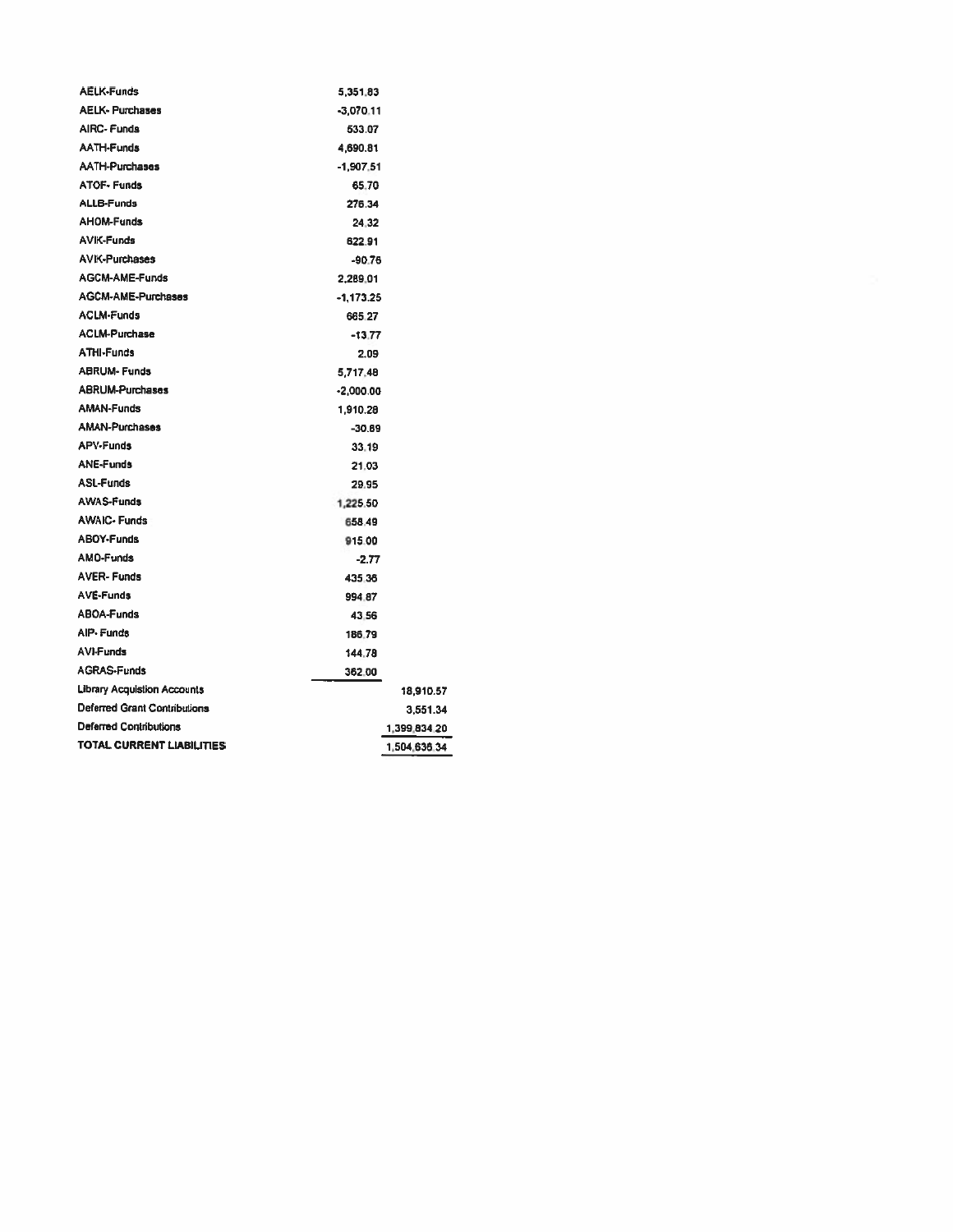| <b>Libraries Collection Development</b> |             |
|-----------------------------------------|-------------|
| Cold Lake - Allocations                 | 65,529.47   |
| Cold Lake - Purchases                   | -18,525,32  |
| Vilna - Allocation                      | 2,112,18    |
| Vilna - Purchases                       | -1,996.26   |
| Bruderheim - Allocations                | 9,307.51    |
| Bruderheim - Purchases                  | $-1,009.75$ |
| Kitscoty- Allocation                    | 9,634.73    |
| <b>Kitscoty-Purchases</b>               | $-2,321,44$ |
| Gibbons- Allocations                    | 15,440.69   |
| Gibbons-Purchases                       | $-5,527.24$ |
| <b>Ashmont-Allocations</b>              | 7.038.56    |
| <b>Ashmont-Purchases</b>                | $-2,106.22$ |
| <b>Edgerton - Allocations</b>           | 3,140.72    |
| Edgerton - Purchases                    | -509.79     |
| <b>Elk Point - Allocations</b>          | 3,462.80    |
| Elk Point - Purchases                   | $-2,326.20$ |
| Bonnyville-Allocations                  | 37,206.68   |
| Bonnyville- Purchases                   | -10,139.92  |
| Holden- Allocations                     | 2.825.02    |
| Holden-Purchases                        | -919.01     |
| Edmonton Garrison - Allocation          | 10,109.76   |
| Edmonton Garrson-Purchases              | $-2,944.39$ |
| Mallaig - Allocations                   | 8 385 23    |
| Mallaig - Purchases                     | -3,225.06   |
| Mannville - Allocations                 | 4,076.08    |
| Mannville - Purchases                   | $-1,682,12$ |
| Mymam - Allocation                      | 3,178.55    |
| Myrnam - Purchases                      | -1,609.31   |
| Marwayne - Allocation                   | 6,932.99    |
| Marwayne - Purchases                    | -2,039.36   |
| Paradise Valley - Allocation            | 3,884.51    |
| Paradise Valley - Purchases             | -1,785.64   |
| Ryley - Allocation                      | 4,913.27    |
| Ryley - Purchase                        | $-1,214.73$ |
| Smoky Lake - Allocations                | 5,377.21    |
| Smoky Lake - Purchases                  | -1,958.05   |
| Radway - Allocations                    | 2,439.37    |
| Radway - Purchases                      | $-1,156,30$ |
| St. Paul - Allocation                   | 13,440.68   |
| St. Paul - Purchases                    | $-7,550.58$ |
| Thorhild - Allocations                  | 3,269.73    |
| <b>Thorhild - Purchases</b>             | -548.28     |
| Two Hills - Allocation                  | 6,770.56    |
| Two Hills - Purchases                   | $-4.159.58$ |
| Tofield - Allocation                    | 13,324.06   |
| Tofield - Purchases                     | $-1.699.94$ |
| Vegreville - Allocations                | 24,793.78   |
| Vegreville - Purchases                  | $-5,421.33$ |
| Vermilion - Allocations                 | 17,290.85   |
| Vermilion - Purchases                   | $-5,378.66$ |
| Viking - Allocations                    | 6,300.27    |
| Viking - Purchases                      | $-1,834.72$ |
| Wainwright - Allocations                | 22,150 61   |
|                                         |             |

 $\mathcal{A}^{\mathcal{A}}$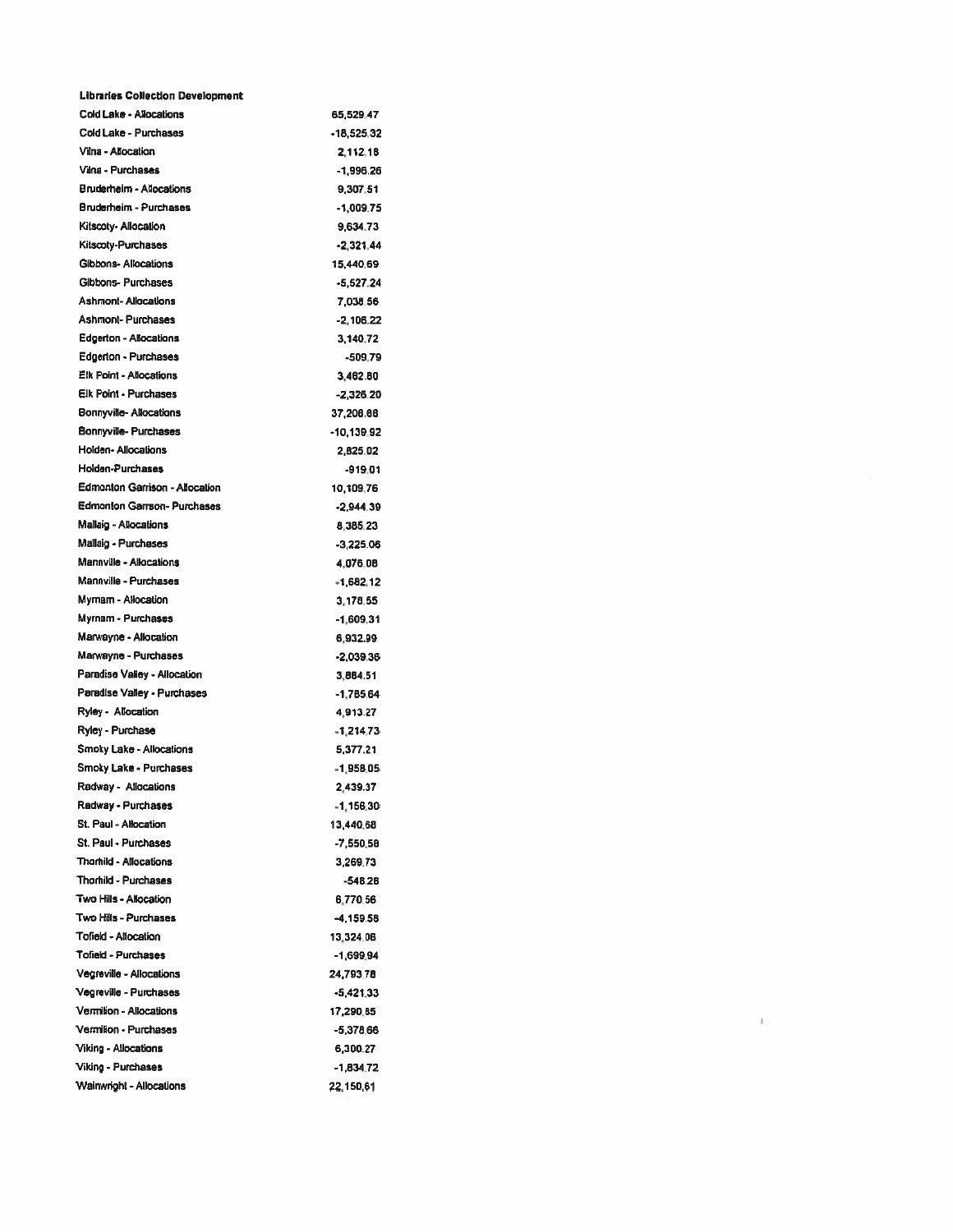| <b>Wainwright - Purchases</b>                         | -7,020.79   |               |
|-------------------------------------------------------|-------------|---------------|
| Waskatenau - Allocations                              | 7,736.67    |               |
| Wasatenau - Purchases                                 | $-329.93$   |               |
| Newbrook - Allocations                                | 4,902.29    |               |
| Newbrook - Purchases                                  | $-1,520.44$ |               |
| Mundare - Allocations                                 | 7,418.66    |               |
| Mundare-Purchases                                     | $-1,963.58$ |               |
| trma - Allocation                                     | 2,872.33    |               |
| Irma - Purchases                                      | $-1.859.12$ |               |
| Chauvin-Allocations                                   | 2,924.12    |               |
| <b>Chauvin-Purchases</b>                              | $-327.98$   |               |
| Lamont-Allocations                                    | 6,390.51    |               |
| Athabasca - Allocations                               | 22,890.09   |               |
| Athabasca - Purchases                                 | $-7,057.29$ |               |
| <b>Boyle - Allocations</b>                            | 6,560.79    |               |
| Boyle - Purchases                                     | $-2,327.45$ |               |
| Innisfree - Allocations                               | 1.180.54    |               |
| Innisfree - Purchases                                 | -697.70     |               |
| <b>Grassland - Allocations</b>                        | 5.743.55    |               |
| Grassland - Purchases                                 | $-347.40$   |               |
| Rochester - Allocations                               | 2.422.21    |               |
| Rochester - Purchasea                                 | $-296.30$   |               |
| <b>Wandering River - Allocations</b>                  | 2,073.61    |               |
| Wandering River - Purchases                           | $-789.51$   |               |
| Bon Accord - Allocations                              | 11,223.57   |               |
| Bon Accord - Purchases                                | $-4,972.82$ |               |
| Lac La Biche - Allocations                            | 17,458.05   |               |
| Lac La Biche - Purchases                              | -8,020.27   |               |
| Morinville - Allocations                              | 40,979.48   |               |
| Morinville - Purchases                                |             |               |
| Redwater - Allocations                                | -14,885.60  |               |
| Redwater-Purchases                                    | 12,684.36   |               |
| Plamondon- Allocations                                | $-2,242.76$ |               |
| Plamondon - Purchases                                 | 2,592.67    |               |
| Floating Romance Coll - Allocation                    | $-2,265.66$ |               |
|                                                       | 2,821.29    |               |
| Floating Romance Coll- Purchases                      | $-654.24$   |               |
| <b>Collection Development</b>                         |             | 326,064.62    |
| TOTAL - UNUSED COLLECTION DEVELOPME                   |             | 326,064.62    |
| <b>TOTAL LIABILITY</b>                                |             |               |
|                                                       |             | 1,830,700.96  |
| <b>EQUITY</b>                                         |             |               |
|                                                       |             |               |
| <b>Retained Earnings</b>                              |             |               |
| <b>Current Earnings</b>                               |             |               |
|                                                       |             | $-297,954.35$ |
| <b>Opening Retained Earnings</b>                      |             | 843.371.17    |
| Capital surplus<br><b>Internally Restricted Funds</b> |             | 1,227,339.66  |
|                                                       |             | 458,795.20    |
| Internally Restricted Funds Special                   |             | 58,921.92     |
| <b>Total Retained Earnings</b>                        |             | 2,290,473.60  |
| <b>TOTAL EQUITY</b>                                   |             |               |
|                                                       |             | 2,290,473.60  |
| <b>LIABILITIES AND EQUITY</b>                         |             |               |
|                                                       |             | 4,121,174.56  |
|                                                       |             |               |
| Generated On: 06/02/2015                              |             |               |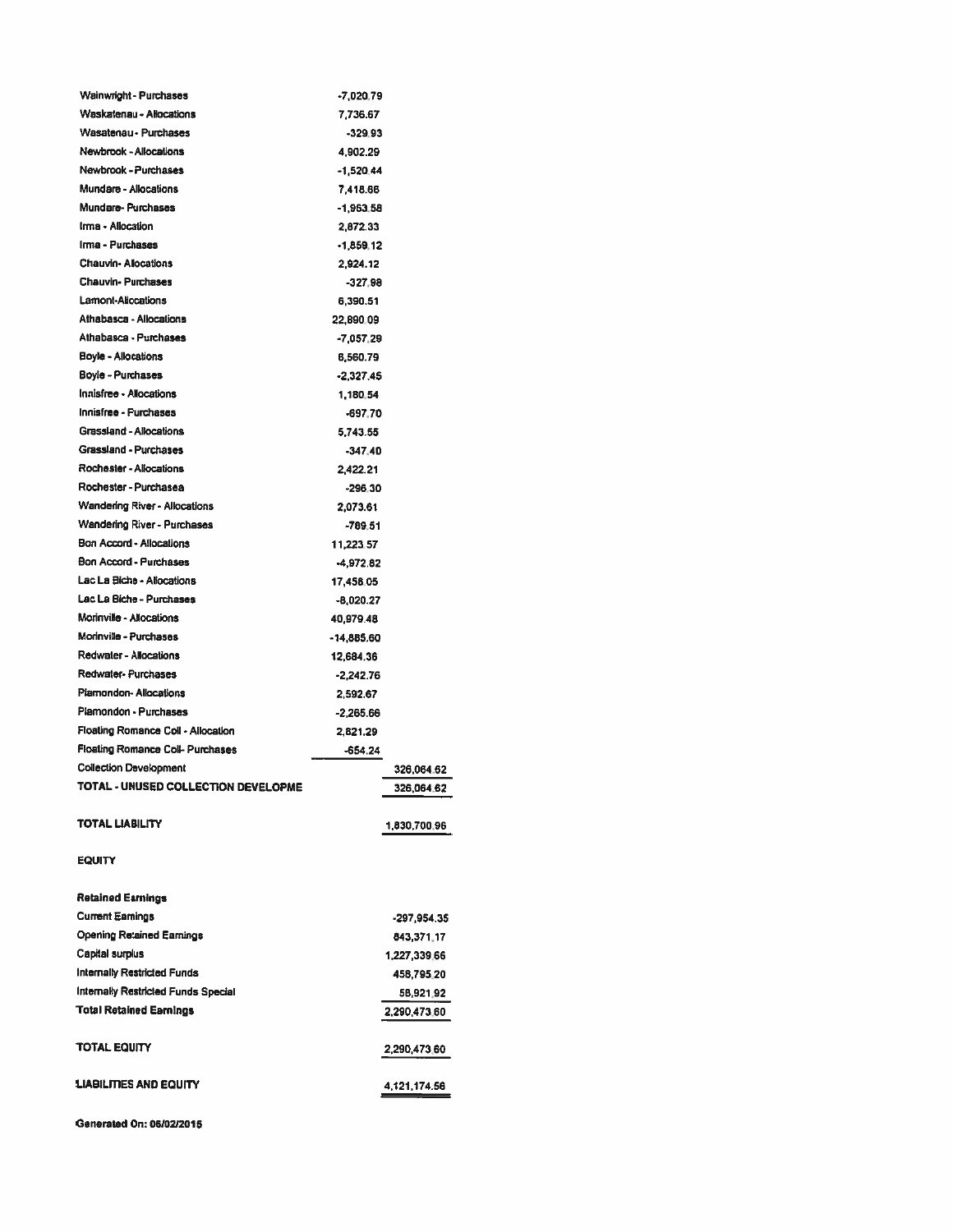Income Statement 01/01/2015 to 05/31/2015

### **REVENUE**

| Revenue                          |              |
|----------------------------------|--------------|
| Levies - Municipalities          | 1,061,678.28 |
| Levies - Library Boards          | 0.00         |
| Prov. Operating Grant            | 7.654.40     |
| <b>Prov. Rural Sevices Grant</b> | 0.00         |
| Prov. Establishment Grant        | 17,188.60    |
| Deferred Allotment               | -200,584.62  |
| <b>Travel Grants</b>             | 1,198.51     |
| <b>Wage Subsidies</b>            | 0.00         |
| Non Resident Fees                | 3,300.00     |
| C.I.P. Grant                     | 0.00         |
| Library Enhancement Program      | 0.00         |
| Sales - Misc.                    | 3,641.66     |
| Sales Office Supplies            | 63,500.34    |
| Service Administrative           | 0.00         |
| Sales-SRP                        | 1.704.43     |
| <b>SRP Provincial Sales</b>      | 0.00         |
| Library Programming              | 0.00         |
| Annual Conference                | 4.950.00     |
| Sales Office Services Rent       | 0.00         |
| Interest earned                  | 6,447.67     |
| Myrnam Revenue                   | 0.00         |
| <b>Garrison Revenue</b>          | 0.00         |
| Amort. of Deferred Contribution  | 0.00         |
| <b>Revenue Total</b>             | 970,679.27   |
|                                  |              |
| TOTAL REVENUE                    | 970,679.27   |
|                                  |              |

### **EXPENSE**

### Expense

| <b>Bank Charges</b> | $-7.00$ |
|---------------------|---------|
| <b>Bank Expense</b> | $-7.00$ |
| <b>Total</b>        | $-7.00$ |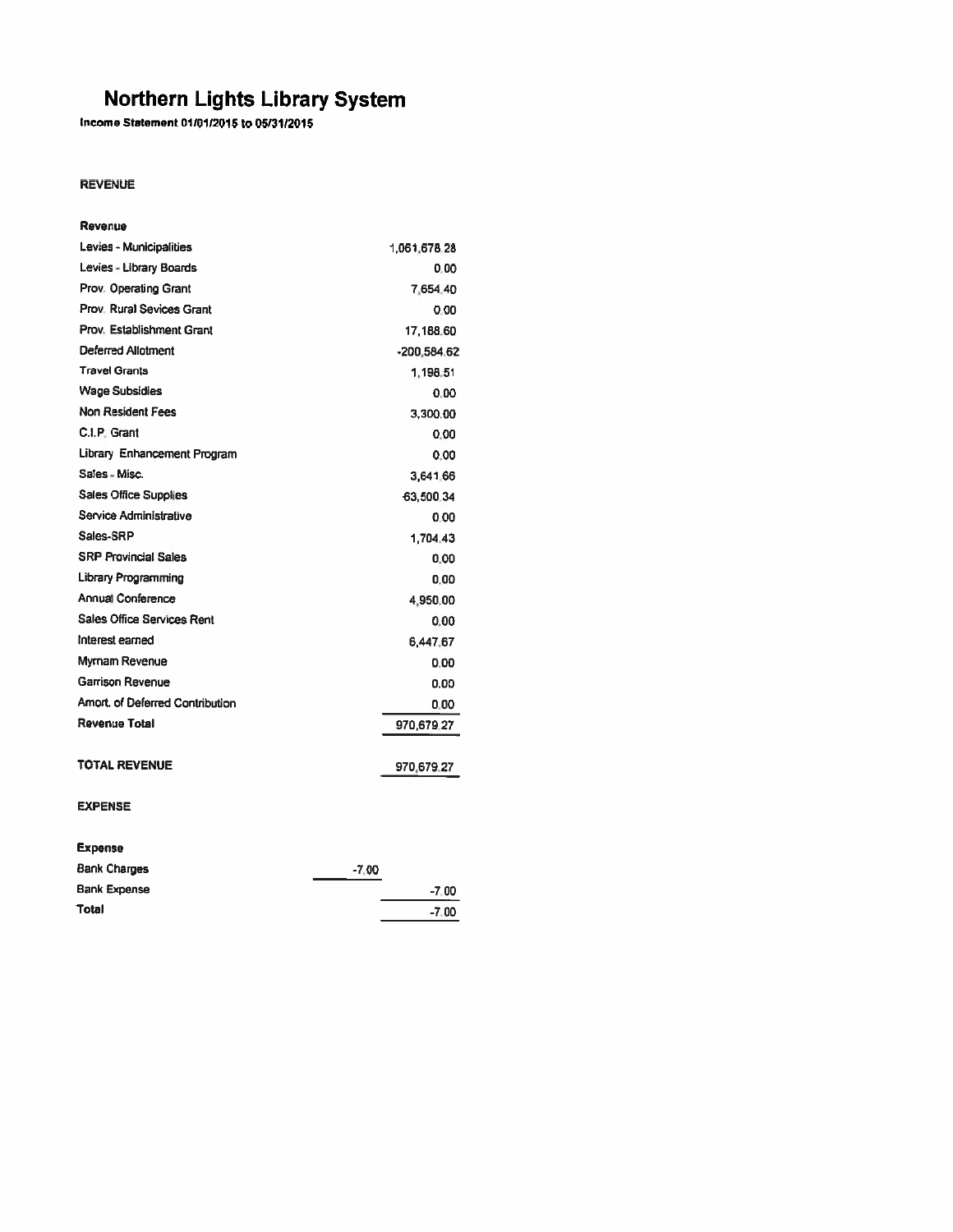| <b>Staff Expenses</b>               |            |            |
|-------------------------------------|------------|------------|
| <b>Staff Salaries</b>               | 684,632.30 |            |
| El Expense                          | 11,583.35  |            |
| C.P.P. Expense                      | 21,289.98  |            |
| Group Life                          | 0.00       |            |
| <b>Extended Health Expense</b>      | 10,211.43  |            |
| Dental Expense                      | 7,818.55   |            |
| W.C.B. Expense                      | 239.35     |            |
| Salaries                            |            | 735,774.96 |
| TOTAL - GENERAL PAYROLL EXPENSES    |            | 735,774.96 |
|                                     |            |            |
| <b>Other Staff Costs</b>            |            |            |
| Coll. Dev. Training/Conference      | 2,337.66   |            |
| Coll. Dev. Travel                   | 2,850.52   |            |
| Tech/Public Training/Conference     | 630.00     |            |
| <b>Tech/Public Travel</b>           | 2.143.14   |            |
| Support Training/Conference         | 1,090.00   |            |
| Support Travel                      | 7,703.63   |            |
| <b>Staff Recruitment</b>            | 55.00      |            |
| <b>Contract Fees</b>                | 0.00       |            |
| Human Resource Tools                | 1,098.00   |            |
| Resource Trans, Training/Conference |            |            |
| Resource Trans. Travel              | 155.00     |            |
|                                     | 184.17     |            |
| <b>Other Staff Costs</b>            |            | 18,247.12  |
| <b>Total Other Staff Costs</b>      |            | 18,247.12  |
|                                     |            |            |
| <b>Book Allotment</b>               |            |            |
| Coll. Dev. Cold Lake                | 18,525.32  |            |
| Coll. Dev. Mundare                  | 1,963.58   |            |
| Coll. Dev. Gibbons                  | 5,527.24   |            |
| Coll. Dev. Chauvin                  | 327.98     |            |
| Coll. Dev. Bonnyville               | 10,139.92  |            |
| Coll. Dev. Kitscoty                 | 2,321.44   |            |
| Coll. Dev. Bruderheim               | 1,009.75   |            |
| Coll. Dev. Floating Romance         | 654.24     |            |
| Coll. Dev. Morinville               | 14,885.60  |            |
| Coll. Dev. Innisfree                | 697.70     |            |
| Coll. Dev. Bon Accord               | 4,972.82   |            |
| Coll. Dev. Lamont                   | 0.00       |            |
| Coll. Dev. Plamondon                | 2,265.66   |            |
| Coll. Dev. Radway                   | 1,156.30   |            |
| Coli. Dev. Edgerton                 | 509.79     |            |
| Coll. Dev. Elk Point                | 2.326.20   |            |
| Coll. Dev. Holden                   | 919.01     |            |
| Coll. Dev. Edmonton Garrison        | 2,944.39   |            |
| Coll. Dev. Mannville                | 1,682.12   |            |
| Coll. Dev. Myrnam                   | 1,609.31   |            |
| Coll. Dev. Marwayne                 | 2,039.36   |            |
| Coll. Dev. Paradis Valley           | 1,785.64   |            |
| Coll. Dev. Smoky Lake               | 1,958.05   |            |
| Coll. Dev. St. Paul                 | 7,550.58   |            |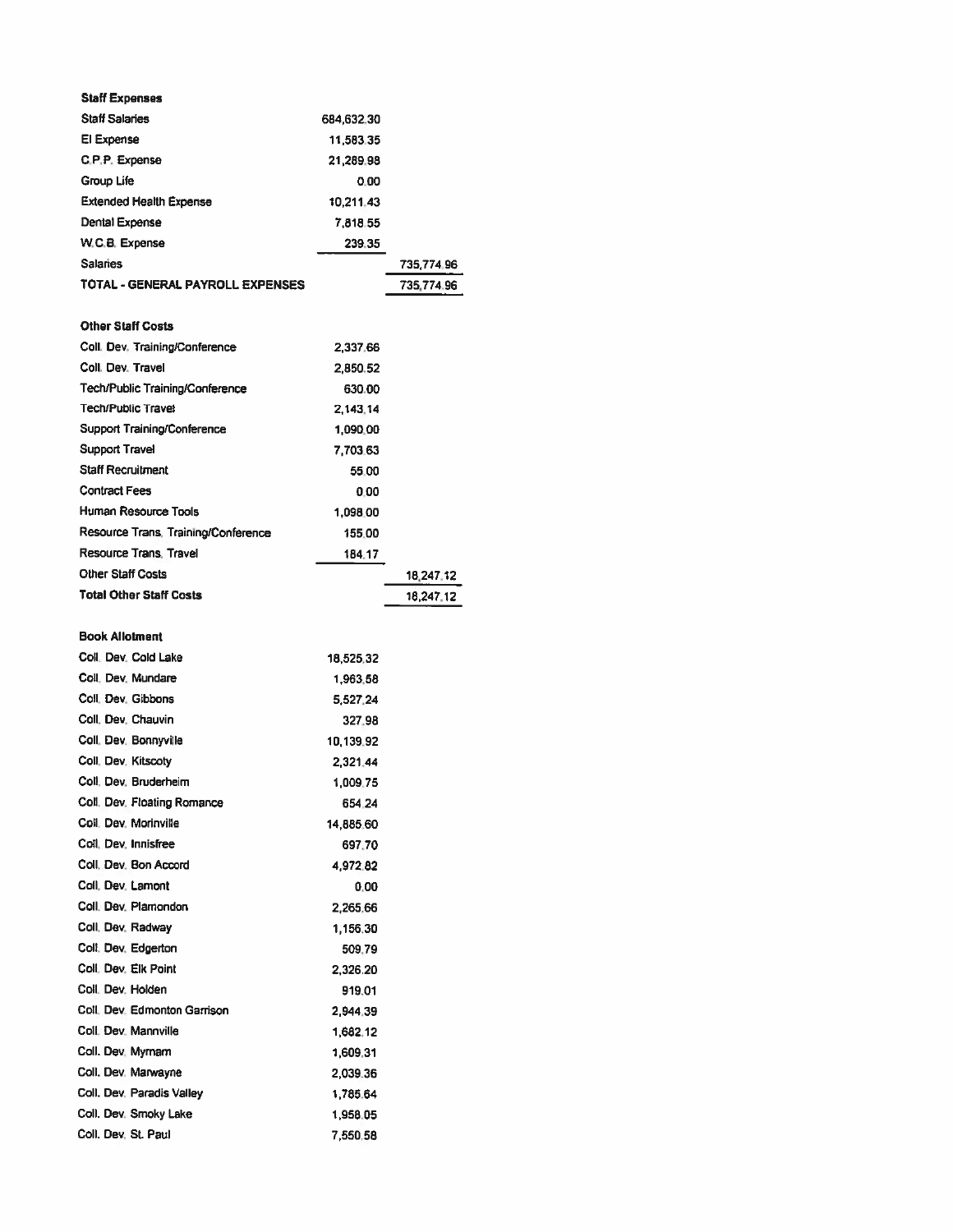| Coll. Dev. Two Hills                | 4,159.58  |             |
|-------------------------------------|-----------|-------------|
| Coll, Dev, Tofield                  | 1,699.94  |             |
| Coll. Dev. Ryley                    | 1,214.73  |             |
| Coll. Dev. Vermilion                | 5,378.66  |             |
| Coll. Dev. Viking                   | 1,834.72  |             |
| Coll. Dev. Vilna                    | 1,996.26  |             |
| Coll. Dev. Waskatenau               | 329.93    |             |
| Coll. Dev. Wainwright               | 7,020.79  |             |
| Coll. Dev. Thorhild                 | 548.28    |             |
| Coll. Dev. Newbrook                 | 1,520.44  |             |
| Coll. Dev. Vegreville               | 5,421.33  |             |
| Coll. Dev. Athabasca                | 7,057.29  |             |
| Coll, Dev, Wandering River          | 789.51    |             |
| Coll. Dev. Grassland                | 347.40    |             |
| Coll. Dev. Irma                     | 1.859.12  |             |
| Coll. Dev. Lac La Biche             | 8,020.27  |             |
| Coll. Dev. Mallaig                  | 3,225.06  |             |
| Coll. Dev. Boyle                    | 2,327.45  |             |
| Coll. Dev. Rochester                | 296.30    |             |
| Coll. Dev. Ashmont                  | 2,106.22  |             |
| Coll. Dev. Redwater                 | 2,242.76  |             |
| Coll. Development                   |           | 147, 168.04 |
| <b>Total Collection Development</b> |           | 147, 168.04 |
|                                     |           |             |
| <b>Library Services</b>             |           |             |
| <b>HQ-Theme Collection</b>          | 2,311.86  |             |
| HQ- Large Print                     | -275.03   |             |
| HQ- Professinal Collection          | -1,181.96 |             |
| <b>HQ-Selection Tools</b>           | 0.00      |             |
| Programming Kits                    | 0.00      |             |
| <b>Audio Books</b>                  | 0.00      |             |
| International Collection            | 0.00      |             |
| Service Supplies                    | 6,699.78  |             |
| Catalouging Tools                   | 0.00      |             |
| Shipping & Freight                  | 91.97     |             |
| Catalog/Process-Forms/Supplies      | 356.02    |             |
| <b>Assistive Technologies</b>       | 4,506.82  |             |
| Computer Replacement Program        | 0.00      |             |
| <b>ACSI Managed Services</b>        | 33,300.00 |             |
| TRAC                                | 78.235.00 |             |
| <b>TRAC Online Fees</b>             | 5,040.00  |             |
| e Resources Books on Line           | 10,000.00 |             |
| ILL Canvas Bags                     | 1,609.00  |             |
| <b>Establishment Expense</b>        | 4,493.95  |             |
| <b>NLLS Annual Conference</b>       | 4,050.05  |             |
| <b>Library Staff Training</b>       | 418.51    |             |
| Librarians Council and Workshops    | 4,037.71  |             |
| Summer Reading Program              | 4,958.79  |             |
| Summer Reading Program Provincial   | 0.00      |             |
| Library Programming                 | 0.00      |             |
| CED Hardware Program                | 0.00      |             |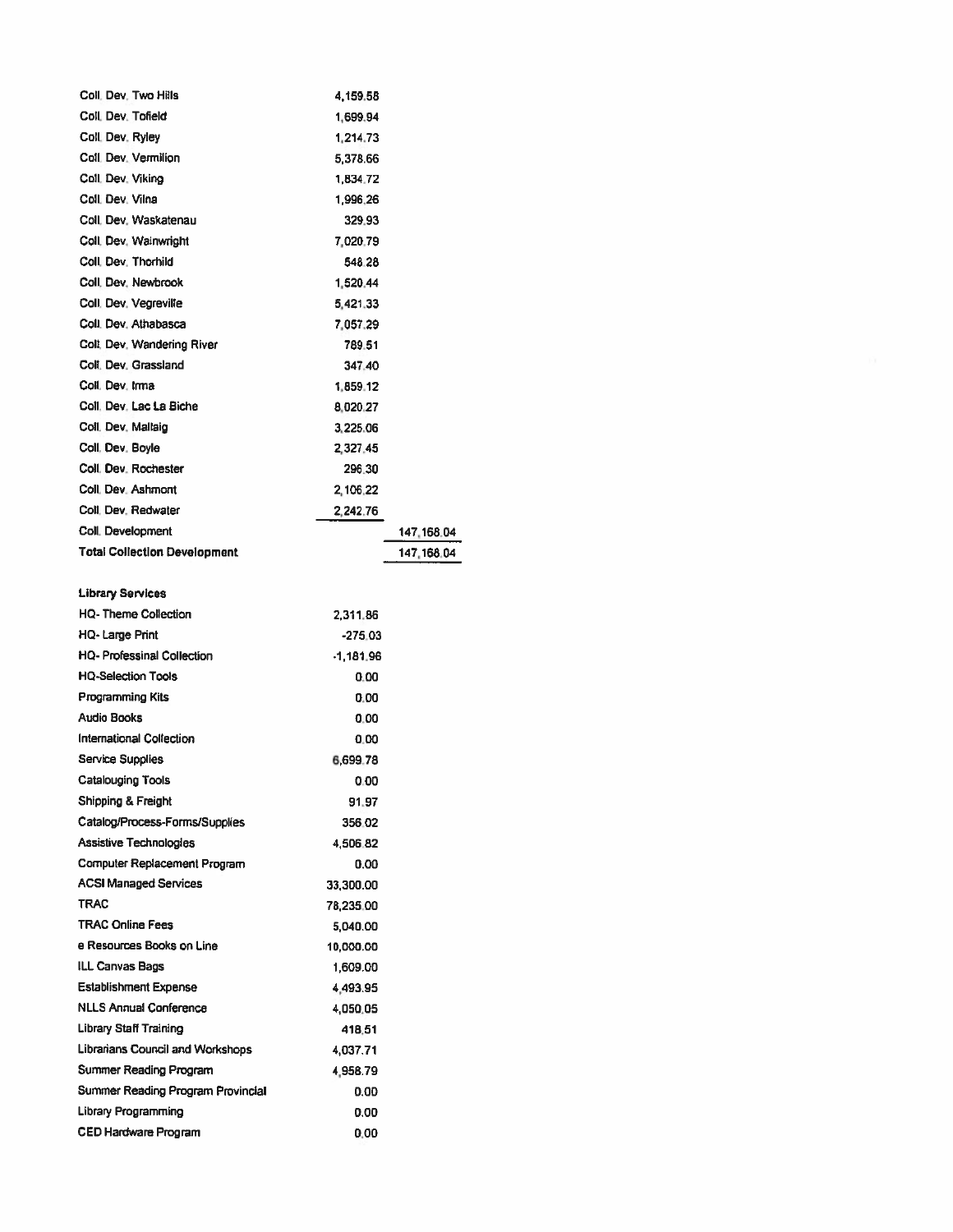| Postage/Courier                       | 1 145.73  |              |
|---------------------------------------|-----------|--------------|
| Coll, Dev. Shipping/ILL               | 185.52    |              |
| <b>Vehicle Expense</b>                | 10 271.90 |              |
| Online Database                       | 36 385 70 |              |
| <b>Board of Record Payments</b>       | 0.00      |              |
| Myrnam-Operating expenses             | 3.75      |              |
| Garrison- Operating Expenses          | 0.00      |              |
| <b>Board Travel</b>                   | 3.859.81  |              |
| Board Food and Beverages              | 961.59    |              |
| Board Conference/Education            | 7,084.66  |              |
| <b>Board Special Events</b>           | 525.00    |              |
| <b>Board Committee Meetings</b>       | 7,603.67  |              |
| <b>Board No Budgeted</b>              | 0.00      |              |
| <b>Hospitality General</b>            | 226.78    |              |
| <b>Office Equipment</b>               | 884.51    |              |
| Photocopy Meter Charges               | 3,646.39  |              |
| <b>Brokerage Fees</b>                 |           |              |
|                                       | 0.00      |              |
| Legal Fees<br>Marketing               | 6,713.72  |              |
|                                       | 3,074.85  |              |
| <b>Audit Costs</b>                    | 480.00    |              |
| <b>Bad Debts</b>                      | $-52.73$  |              |
| <b>Bank Charges</b>                   | 50.00     |              |
| <b>Charges Card Interest Expenses</b> | 0.00      |              |
| Insurance                             | 9,006.51  |              |
| Subscriptions                         | 427.84    |              |
| Memberships                           | 9,396.06  |              |
| <b>Office Supplies Resale</b>         | 67,596.25 |              |
| <b>Office Supplies</b>                | 1,907.14  |              |
| Telecommunications                    | 9,818.54  |              |
| General Maintenance/Contracts         | 0.00      |              |
| <b>Building Maintenance</b>           | 1,801.00  |              |
| <b>Janitorial Services</b>            | 12,995.00 |              |
| <b>Janitorial Supplies</b>            | 621.46    |              |
| <b>Utilities</b>                      | 12,177.38 |              |
| Amortization                          | 0.00      |              |
| <b>Total Expenses</b>                 |           | 367,450.50   |
| <b>Total Expenses</b>                 |           | 367,450.50   |
|                                       |           |              |
| <b>Capital Reserves</b>               |           |              |
| <b>Transfer to Reserve</b>            | 0.00      |              |
| Gain/Loss on Sale                     | 0.00      |              |
| Total Reserves                        |           | 0.00         |
| <b>Total Reserves</b>                 |           | 0.00         |
|                                       |           |              |
| TOTAL EXPENSE                         |           | 1,268,633.62 |
|                                       |           |              |
| <b>NET INCOME</b>                     |           | -297,954.35  |
|                                       |           |              |

Generated On: 06/02/2015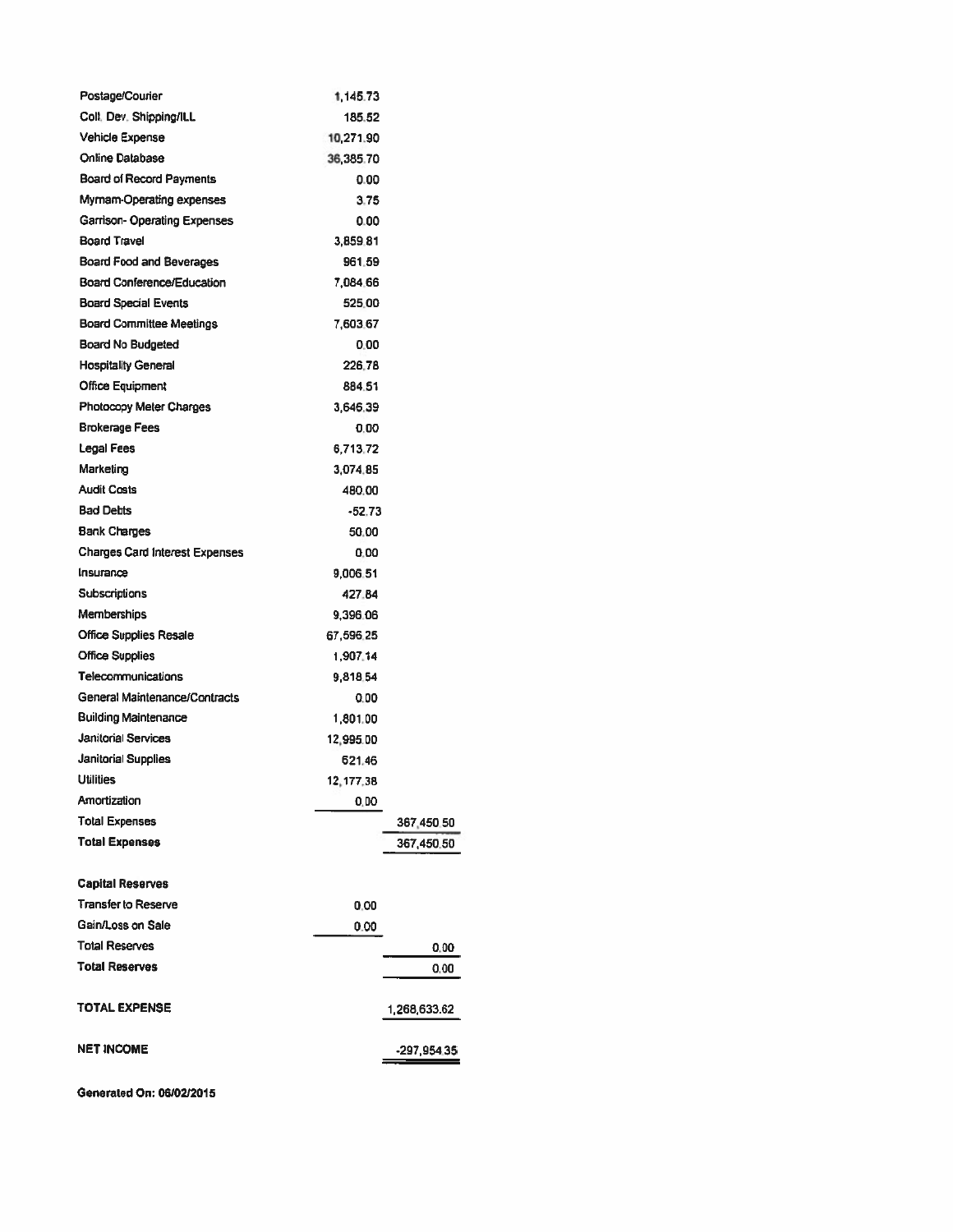# **Northern Lights Library System**<br>Aged Overdue Payables Detail As at 05/31/2015

| <b>Source</b>                               | Type                      | Date                                                               | Due Date                 | Total<br>Due       | Current<br>Total | Total<br>Overdue   | Overdue<br>1 to 30 | Overdue<br>31 to 60 | $\frac{4}{5}$<br>Overdue |
|---------------------------------------------|---------------------------|--------------------------------------------------------------------|--------------------------|--------------------|------------------|--------------------|--------------------|---------------------|--------------------------|
| telus-04252015<br>Arnold Hanson<br>25052015 | <b>Invoice</b><br>Invoice | 05/27/2015<br>05/27/2015                                           | 05/27/2015<br>05/27/2015 | 1,286.60<br>361.82 |                  | 361.82<br>1,286.60 | 1,286,60<br>361.82 |                     | ٠<br>٠                   |
| Total outstanding:                          |                           |                                                                    |                          | 1,648.42           |                  | 1,648.42           | 1,648.42           |                     |                          |
| <b>BCH</b> Enterprises<br>#42415CN          | Invoice                   | 04/23/2015                                                         | 04/23/2015               | $-37.80$           |                  | $-37.80$           |                    | $-37.80$            |                          |
| Grand & Toy<br><b>H498584</b>               | Invoice                   | 5<br>05/29/201                                                     | 05/29/2015               | 21.33              | ٠                | 21.33              | 21.33              |                     |                          |
| 25052015<br>Greg Barr                       | Invoice                   | 05/27/2015                                                         | 05/27/2015               | 160.16             | ٠                | 160.16             | 160.16             |                     |                          |
| <b>Laurent Amyotte</b><br>25052015          | Invoice                   | မာ<br>05/27/201                                                    | 05/27/2015               | 170.50             |                  | 170.50             | 170.50             |                     |                          |
| 23-25052015<br>Magic Pizza                  | Invoice                   | 5<br>05/29/201                                                     | 05/29/2015               | 66.15              |                  | 66.15              | 66.15              | ۰                   | ۱                        |
| 04/17/2015<br>Overdrive                     | Invoice                   |                                                                    | 04/17/2015               | 2,000.00           |                  | 2,000.00           |                    | 2,000.00            |                          |
| 03/25/2015 AWAIC                            | Invoice                   |                                                                    | 04/20/2015               | 300,00             |                  | 300.00             |                    | 300,00              |                          |
| 04/20/2015 ASTP<br>04/20/2015 AMAL          | Invoice<br>Invoice        | 0417/2015<br>04/20/2015<br>04/20/2015<br>04/20/2015<br>04/20/2015  | 04/20/2015<br>04/20/2015 | 500.00<br>200.00   |                  | 500,00<br>200.00   |                    | 200.00<br>500.00    |                          |
| 03/25/2012 AIRC                             | Invoice                   |                                                                    | 04/20/2015               | 300.00             |                  | 300,00             |                    | 300.00              |                          |
| 03/26/2015 ARAD                             | Invoice                   |                                                                    | 04/20/2015               | 100.00             |                  | 100.00             |                    | 100.00              |                          |
| 04/10/2015 ATHI                             | Invoice                   | 04/20/2015                                                         | 04/20/2015               | 250.00             |                  | 250.00             |                    | 250.00              |                          |
| 04/09/2015 ATH.<br><b>AK 2015</b>           | Invoice                   | 04/20/2015<br>04/27/2015                                           | 04/20/2015               | 100.00             |                  | 100.00             |                    | 100,00              |                          |
| <b>AMAR 2015</b>                            | Invoice<br>Invoice        |                                                                    | 04/27/2015<br>04/27/2015 | 500.00<br>100.00   |                  | 500,00<br>100.00   |                    | 100.00<br>500.00    |                          |
| <b>AMO 2015</b>                             | Invoice                   | 04/27/2015<br>04/27/2015<br>04/30/2015<br>04/30/2015<br>05/21/2015 | 04/27/2015               | 2,000.00           |                  | 2,000.00           |                    | 2,000.00            |                          |
| <b>AATH 2015</b>                            | Invoice                   |                                                                    | 04/29/2015               | 1,000.00           |                  | 1,000.00           |                    | 1,000.00            |                          |
| ACHM 2015                                   | Invoice                   |                                                                    | 04/30/2015               | 150.00             |                  | 150.00             |                    | 150.00              |                          |
| AVER2015                                    | nvoice                    |                                                                    | 05/21/2015               | 500.00             |                  | 500.00             | 500,00             |                     |                          |
| APV2015                                     | Invoice                   | 05/21/2015                                                         | 05/21/2015               | 200,00             |                  | 200.00             | 200.00             |                     |                          |

**Printed On: 06/02/2015**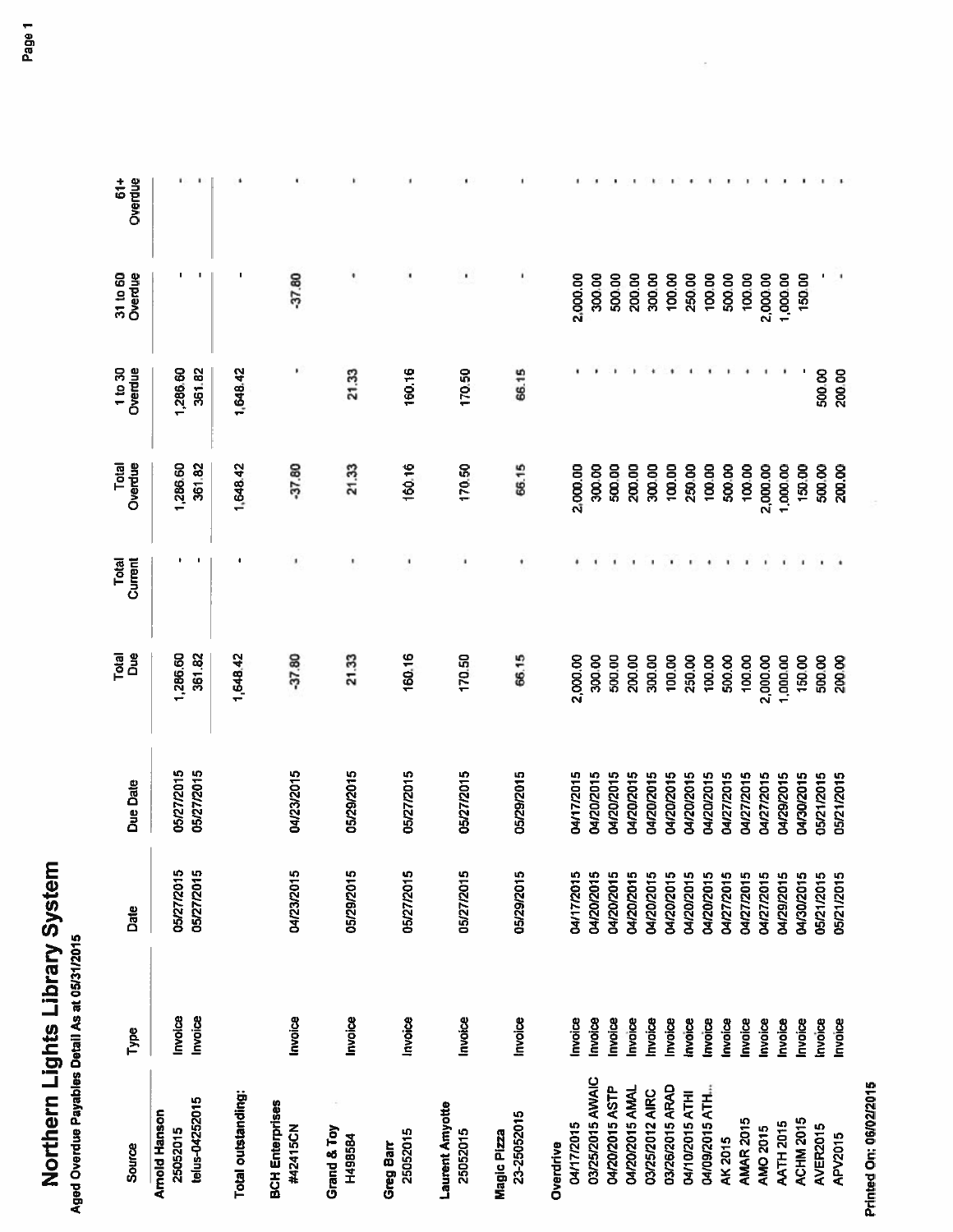| Source                   | Type           | Date       | Due Date   | Total<br>Due | Total<br>Curren | Overdue<br>Total | Overdue<br>1 to 30 | Overdue<br>31 to 60 | Overdue<br>$\frac{1}{6}$ |
|--------------------------|----------------|------------|------------|--------------|-----------------|------------------|--------------------|---------------------|--------------------------|
| <b>AMAN 2015</b>         | Invoice        | 05/21/2015 | 05/21/2015 | 1,000.00     |                 | 1,000.00         | 1,000.00           |                     |                          |
| Total outstanding:       |                |            |            | 9,200.00     |                 | 9,200.00         | 1,700.00           | 7,500.00            |                          |
| Servus Credit Union Ltd. |                |            |            |              |                 |                  |                    |                     |                          |
| Yaychi's 000035          | Invoice        | 03/06/2015 | 03/06/2015 | 34.35        |                 | 34.35            |                    |                     | 34.35                    |
| AALT DM 80639            | Invoice        | 04/15/2015 | 04/15/2015 | 375,00       |                 | 375,00           |                    | 375.00              |                          |
| AmazonDVRM5t             | Invoice        | 05/05/2015 | 05/05/2015 | 51.88        |                 | 51.88            | 51.88              |                     |                          |
| Parks Canada45           | Invoice        | 05/07/2015 | 35/07/2015 | 572.70       |                 | 572.70           | 572.70             |                     |                          |
| Rickys-930040            | Invoice        | 05/07/2015 | 05/07/2015 | 450.32       |                 | 450,32           | 450.32             |                     |                          |
| 798741                   | Invoice        | 05/07/2015 | 05/07/2015 | 569.94       |                 | 569,94           | 569,94             |                     |                          |
| Amazon-Dn9t5hn           | nvoice         | 05/07/2015 | 05/07/2015 | 72.64        |                 | 72.64            | 72.64              |                     |                          |
| Amazon-701-841           | Invoice        | 05/07/2015 | 05/07/2015 | 216.18       |                 | 216.18           | 216.18             |                     |                          |
| Julie-McDonalds          | Invoice        | 05/07/2015 | 05/07/2015 | 18.43        |                 | 18,43            | 18.43              |                     |                          |
| Chapters-553680          | <b>Invoice</b> | 05/12/2015 | 05/12/2015 | 111.53       |                 | 111.53           | 111.53             |                     |                          |
| Amazon-DJFfZTn           | Invoice        | 05/12/2015 | 05/12/2015 | 54,46        |                 | 54.46            | 54.46              |                     |                          |
| Amazon-D3Zzjkn           | Invoice        | 05/12/2015 | 05/12/2015 | 19.84        |                 | 19.84            | 19.84              |                     |                          |
| Amazon-Dg4yZm            | hvoice         | 05/12/2015 | 05/12/2015 | 19.74        |                 | 19.74            | 19,74              |                     |                          |
| amazon-DcP7Rg            | Invoice        | 05/12/2015 | 05/12/2015 | 27.81        |                 | 27.81            | 27,81              |                     |                          |
| amazon-DG37fn8N          | Invoice        | 05/12/2015 | 05/12/2015 | 67.73        |                 | 67.73            | 67.73              |                     |                          |
| Amazon-DV4ZZs            | <b>Invoice</b> | 05/12/2015 | 05/12/2015 | 12.19        |                 | 12.19            | 12.19              |                     |                          |
| Amazon-D3ZzjknrN         | Invoice        | 05/12/2015 | 05/12/2015 | 38.70        |                 | 38.70            | 38.70              |                     |                          |
| Chapters-OR553.          | Invoice        | 05/12/2015 | 05/12/2015 | 14.78        |                 | 14.78            | 14.78              |                     |                          |
| Amazon-DC9L5D            | <b>Invoice</b> | 05/12/2015 | 05/12/2015 | 292,74       |                 | 292.74           | 292.74             |                     |                          |
| Amazon-DV4ZZs            | hvoice         | 05/12/2015 | 05/12/2015 | 11.52        |                 | 11.52            | 11.52              |                     |                          |
| Chapters-or5536          | Invoice        | 05/12/2015 | 05/12/2015 | 16.75        |                 | 16.75            | 16.75              |                     |                          |
| Amazon-D3Zzjkn           | hvoice         | 05/12/2015 | 05/12/2015 | 14,96        |                 | 14,96            | 14,96              |                     |                          |
| Chapters-553348.         | nvoice         | 05/15/2015 | 05/15/2015 | 170.66       |                 | 170.66           | 170.66             |                     |                          |
| amazon-59490301          | nvoice         | 05/15/2015 | 05/15/2015 | 10.74        |                 | 10.74            | 10.74              |                     |                          |
| 55368986                 | nvoice         | 05/15/2015 | 05/15/2015 | 104.63       |                 | 104.63           | 104.63             |                     |                          |
| Chapters-553627          | Invoice        | 05/15/2015 | 05/15/2015 | 273.52       |                 | 273.52           | 273.52             |                     |                          |
| amazon-5949030           | Invoice        | 05/15/2015 | 05/15/2015 | 11.16        |                 | 11.16            | 11,16              |                     |                          |
| Chapters55367490         | <b>Invoice</b> | 05/15/2015 | 05/15/2015 | 20.08        |                 | 20.08            | 20,08              |                     |                          |
| Amazon-3262665           | nvoice         | 05/15/2015 | 05/15/2015 | 60,04        |                 | 60.04            | 60.04              |                     |                          |
| Chapters-OR554.          | Invoice        | 05/19/2015 | 05/19/2015 | 15.38        |                 | 15.38            | 15.38              |                     |                          |
| Chapters-OR554.          | Invoice        | 05/19/2015 | 05/19/2015 | 8.97         |                 | 8.97             | 8.97               |                     |                          |
| Party City -22052.       | Invoice        | 05/28/2015 | 05/28/2015 | 74.18        |                 | 74.18            | 74.18              |                     |                          |
|                          |                |            |            |              |                 |                  |                    |                     |                          |

**Printed On: 06/02/2015**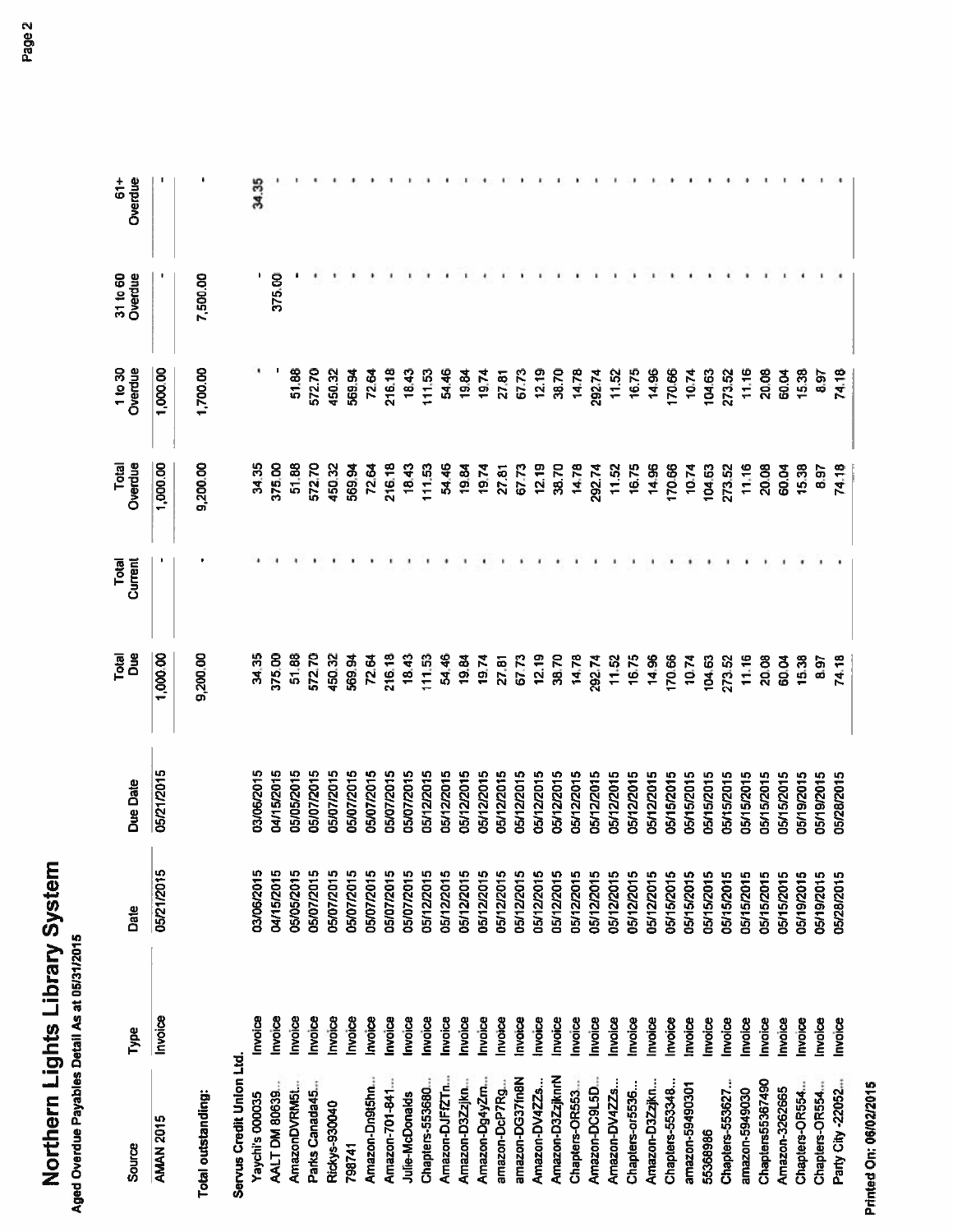| Source                                   | Type    | Date       | <b>Due Date</b> | Total<br>Due | Total<br>Current | Overdue<br>Total | 1 to 30<br>Overdue | 31 to 60<br>Overdue | Overdue<br>$\frac{1}{6}$ |
|------------------------------------------|---------|------------|-----------------|--------------|------------------|------------------|--------------------|---------------------|--------------------------|
| Total outstanding:                       |         |            |                 | 3,813.55     |                  | 3,813,55         | 3,404.20           | 375.00              | 34.35                    |
| St. Paul and District Co-op<br>21052015  | Invoice | 05/21/2015 | 05/21/2015      | 38.90        |                  | 38.90            | 38.90              |                     | ۰                        |
| 22052015                                 | Invoice | 05/28/2015 | 05/28/2015      | 19.95        |                  | 19,95            | 19.95              |                     |                          |
| 26052015-2                               | Invoice | 05/28/2015 | 05/28/2015      | 31.46        |                  | 31,46            | 31.46              |                     | ۰                        |
| 26052015                                 | Invoice | 05/28/2015 | 05/28/2015      | 15.89        |                  | 15,89            | 15,89              | ×                   | $\,$                     |
| Total outstanding:                       |         |            |                 | 106,20       |                  | 106.20           | 106.20             |                     |                          |
| <b>Staples Advantage</b><br>38639779     | Invoice | 05/29/2015 | 05/29/2015      | 80.59        |                  | 80.59            | 80.59              |                     |                          |
| 38590168                                 | Invoice | 05/29/2015 | 05/29/2015      | 49.54        | ٠                | 49.54            | 49.54              | ٠                   | ٠                        |
| Total outstanding:                       |         |            |                 | 130.13       |                  | 130.13           | 130.13             |                     |                          |
| <b>Stephen Dafoe</b><br>25052015         | Invoice | 05/27/2015 | 05/27/2015      | 384.72       |                  | 384.72           | 384.72             | ٠                   |                          |
| <b>Steven Schafer</b><br>25052015        | Invoice | 05/27/2015 | 05/27/2015      | 720.40       | ٠                | 720.40           | 720.40             |                     | ٠                        |
| <b>United Library Services</b><br>493348 | Invoice | 05/11/2015 | 06/11/2015      | 3,027.47     | 3,027.47         |                  |                    |                     |                          |
| 493653                                   | Invoice | 05/11/2015 | 06/11/2015      | 426.14       | 426.14           |                  |                    |                     | ۰                        |
| 493182                                   | Invoice | 05/15/2015 | 06/15/2015      | 142.40       | 142.40           |                  |                    |                     |                          |
| 494386                                   | Invoice | 05/15/2015 | 06/15/2015      | ,235.78      | 1,235.78         |                  |                    |                     |                          |
| 493873                                   | Invoice | 05/19/2015 | 06/19/2015      | 583.93       | 583.93           |                  |                    |                     |                          |
| 493874                                   | Invoice | 05/19/2015 | 06/19/2015      | 623.76       | 623.76           | п                | ٠                  | ٠                   | ۰                        |
| Total outstanding:                       |         |            |                 | 6,039.48     | 6,039.48         |                  |                    |                     | ۰                        |
| Vicky Lefebvre<br>25052015               | Invoice | 05/27/2015 | 05/27/2015      | 197.76       | ٠                | 197.76           | 197.76             | ٠                   | ×                        |
| Wayne Bokenfohr                          |         |            |                 |              |                  |                  |                    |                     |                          |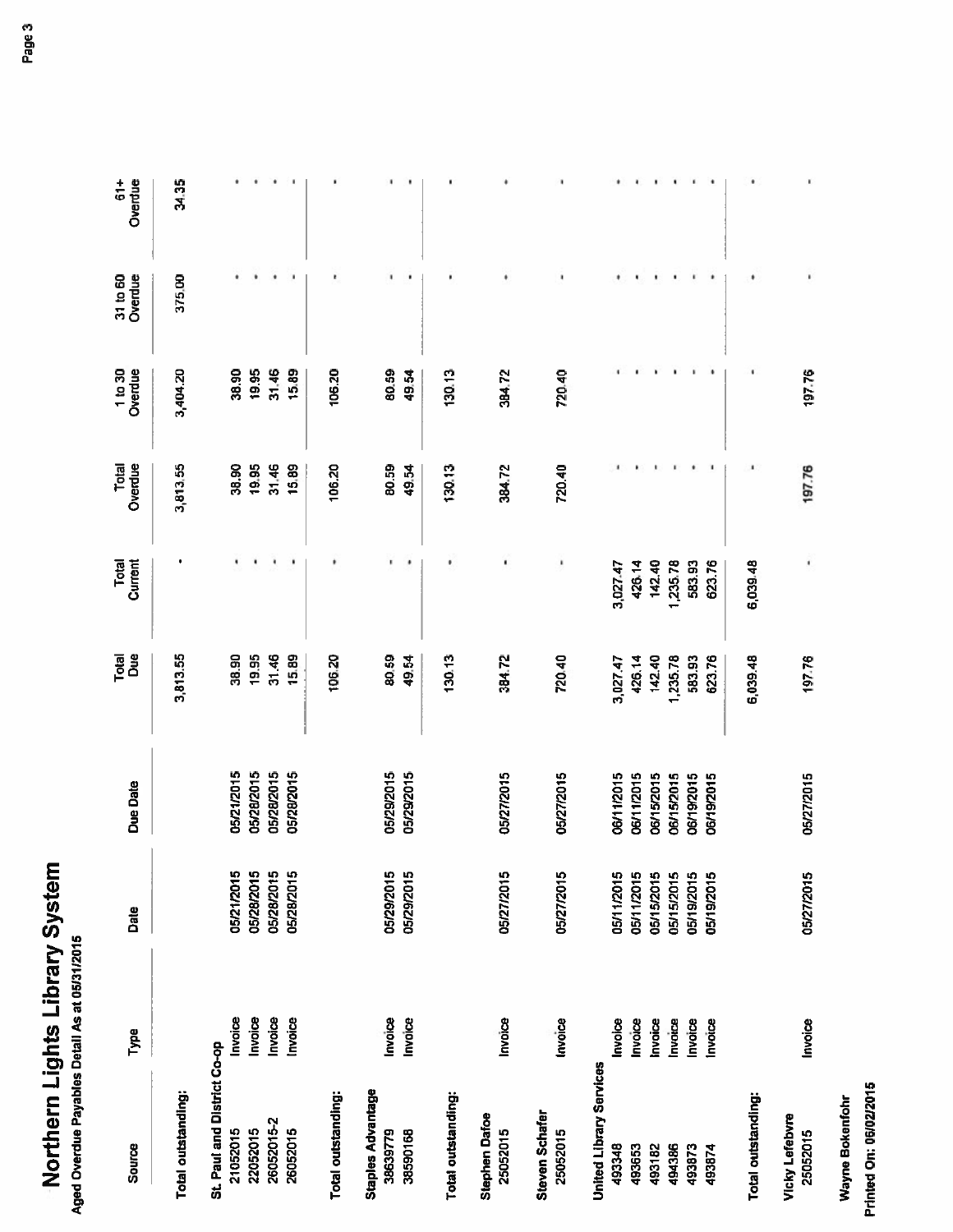| Source                        | Type    | Date       | Due Date   | Total<br>Due | Total<br>Current | Total<br>Overdue | 1 to 30<br>Overdue | 31 to 60<br>Overdue | 61+<br>Overdue |
|-------------------------------|---------|------------|------------|--------------|------------------|------------------|--------------------|---------------------|----------------|
| 25052015                      | Invoice | 05/27/2015 | 05/27/2015 | 296.46       |                  | 296.46           | 296,46             |                     |                |
| 28052015<br>Wei Xuan          | Invoice | 05/29/2015 | 05/29/2015 | 182.83       |                  | 182.83           | 182.83             |                     |                |
| <b>Credit Rebate</b><br>Xerox | Invoice | 04/23/2015 | 04/23/2015 | -90.30       |                  | $-90.30$         |                    | -90.30              |                |
| Total outstanding:            |         |            |            | 23,009.99    | 6,039.48         | 16,970.51        | 9,189.26           | 7,746.90            | 34.35          |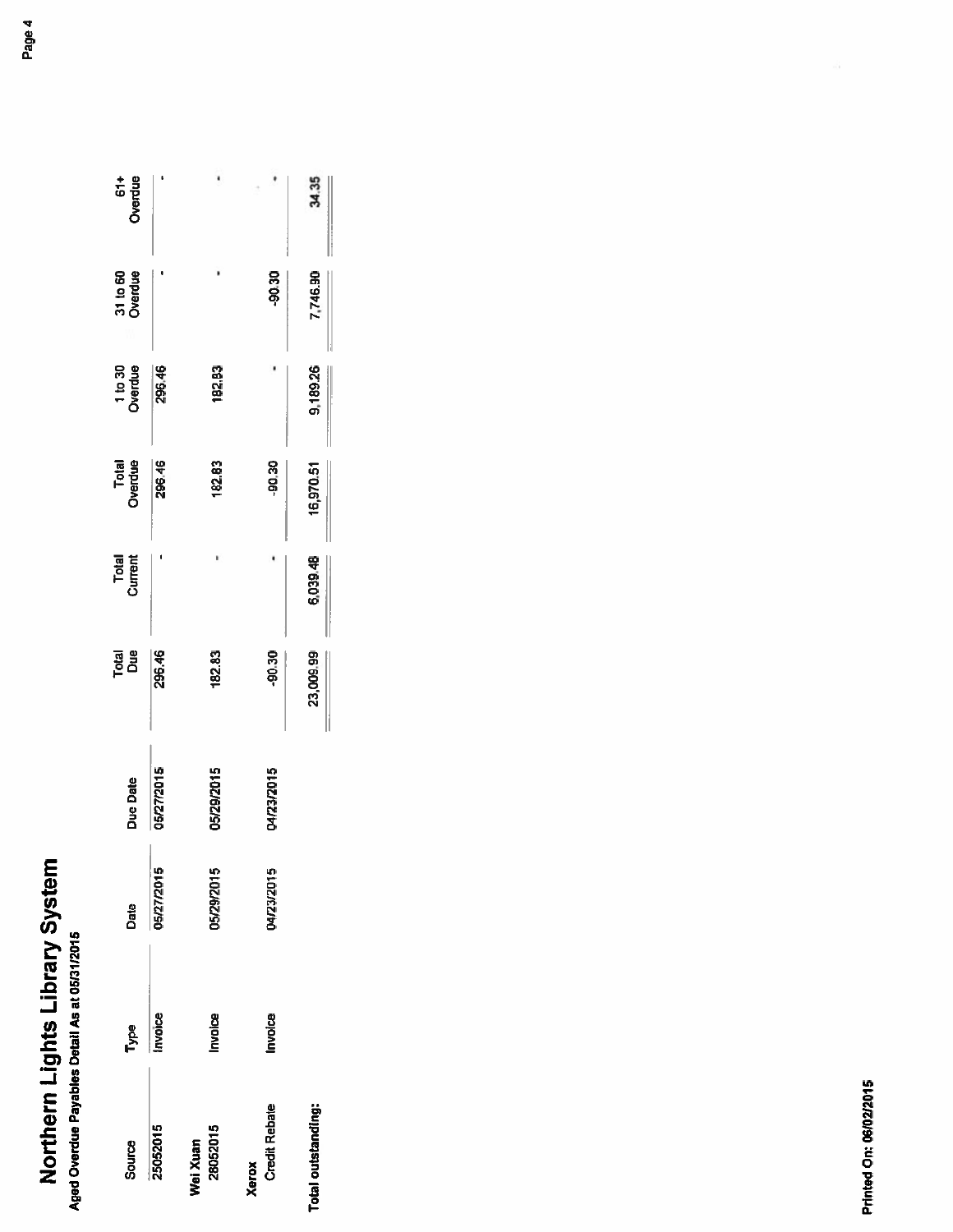| $\frac{1}{1}$<br>ţ<br>t |
|-------------------------|
|                         |
|                         |
| ı                       |

| Source                                   | Type           | Date       | <b>Due Date</b> | Total<br>Due | Current<br>Total | Overdue<br>Total | Overdue<br>1 to 30 | Overdue<br>31 to 60 | Overdue<br>$61+$ |
|------------------------------------------|----------------|------------|-----------------|--------------|------------------|------------------|--------------------|---------------------|------------------|
| Anne Chorney Public Library<br>4876      | Invoice        | 02/03/2014 | 02/03/2014      | 12.00        |                  | 12.00            |                    |                     | 12.00            |
| 5591                                     | Invoice        | 12/31/2014 | 12/31/2014      | 36.38        |                  | 36.38            | л                  | ٠                   | 36.38            |
| Total outstanding:                       |                |            |                 | 48.38        |                  | 48.38            |                    |                     | 48.38            |
| Bon Accord Public Library<br>5788        | Invoice        | 04/16/2015 | 04/16/2015      | 7.96         |                  | 7.96             |                    | 7.96                | ٠                |
| Boyle Municipal Library<br>5907          | Invoice        | 05/19/2015 | 05/19/2015      | 1,282.29     |                  | 1,282.29         | 1,282.29           |                     |                  |
| Chauvin Public Library<br>5483           | Invoice        | 10/21/2014 | 10/21/2014      | 14.77        |                  | 14.77            |                    |                     | 14.77            |
| Cold Lake Public Library<br>5597         | Invoice        | 01/19/2015 | 01/19/2015      | 2,900.00     |                  | 2,900,00         |                    |                     | 2,900,00         |
| 5902                                     | Invoice        | 05/19/2015 | 05/19/2015      | 1,282.29     |                  | 1,282.29         | 1,282.29           |                     |                  |
| 5903                                     | hvoice         | 05/19/2015 | 05/19/2015      | 1,027.22     |                  | 1,027.22         | 1,027.22           |                     |                  |
| 5900                                     | Invoice        | 05/19/2015 | 05/19/2015      | 872.79       |                  | 872.79           | 872.79             |                     |                  |
| 5901                                     | Invoice        | 05/19/2015 | 05/19/2015      | 872.79       |                  | 872.79           | 872.79             | ٠                   | ٠                |
| Total outstanding:                       |                |            |                 | 6,955.09     |                  | 6,955.09         | 4,055.09           |                     | 2,900.00         |
| County of Athabasca No. 12<br>5906       | Invoice        | 05/19/2015 | 05/19/2015      | 872.79       |                  | 872.79           | 872.79             |                     |                  |
| 5905                                     | Invoice        | 05/19/2015 | 05/19/2015      | 1,282.29     | ٠                | 1,282.29         | 1,282.29           | ı<br>٠              | ٠                |
| Total outstanding:                       |                |            |                 | 2,155.08     |                  | 2,155.08         | 2,155.08           |                     |                  |
| County of St. Paul Library Board<br>5878 | Invoice        | 05/12/2015 | 05/12/2015      | 1,103.69     |                  | 1,103.69         | 1,103.69           |                     |                  |
| 5879                                     | Invoice        | 05/12/2015 | 05/12/2015      | 872.79       |                  | 872.79           | 872.79             |                     |                  |
| 5877                                     | Invoice        | 05/12/2015 | 05/12/2015      | 1,204.97     |                  | 204.97           | 1,204.97           |                     |                  |
| 5852                                     | <b>Invoice</b> | 05/12/2015 | 05/12/2015      | 53.97        |                  | 53,97            | 53.97              |                     |                  |
| 5876                                     | Invoice        | 05/12/2015 | 05/12/2015      | 1,097.11     |                  | 1,097.11         | 1,097.11           | ٠                   |                  |
| 5884                                     | Invoice        | 05/13/2015 | 05/13/2015      | 1,104.74     |                  | 1,104.74         | 1,104.74           | ٠                   | ×                |
| Printed On: 06/02/2015                   |                |            |                 |              |                  |                  |                    |                     |                  |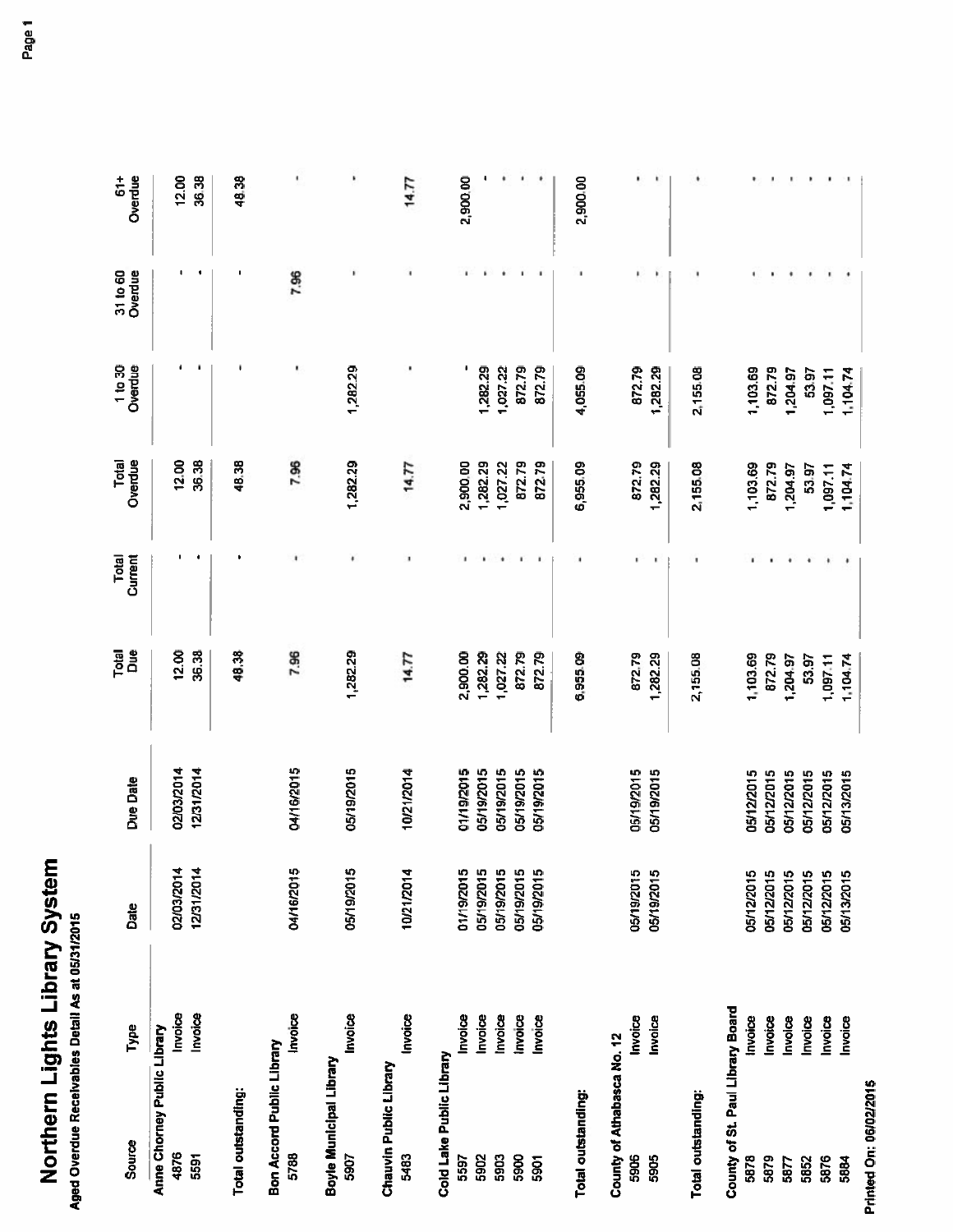| Source                                         | Туре           | Date                                                 | Due Date   | Total<br>Due | Current<br>Total | Overdue<br>Total | Overdue<br>1 to 30 | 31 to 60<br>Overdue | $\frac{1}{6}$<br>Overdue |
|------------------------------------------------|----------------|------------------------------------------------------|------------|--------------|------------------|------------------|--------------------|---------------------|--------------------------|
| Total outstanding:                             |                |                                                      |            | 5,437.27     |                  | 5,437.27         | 5,437.27           |                     | ٠                        |
| Edgerton Municipal Library<br>5789             | <b>Invoice</b> | 04/16/2015                                           | 04/16/2015 | 32.12        |                  | 32.12            |                    | 32.12               |                          |
| Edmonton Garrison Community Library            |                |                                                      |            |              |                  |                  |                    |                     |                          |
| 5837                                           | Invoice        |                                                      | 04/28/2015 | 3.77         |                  | 3.77             |                    | 3.77                | ۰                        |
| 5850                                           | Invoice        | 04/28/2015<br>04/29/2015<br>05/12/2015               | 04/29/2015 | 30.24        |                  | 30.24            |                    | 30.24               | $\ast$                   |
| 5880                                           | Invoice        |                                                      | 05/12/2015 | 229,38       | ٠                | 229.38           | 229,38             |                     | $\ast$                   |
| Total outstanding:                             |                |                                                      |            | 263.39       |                  | 263.39           | 229.38             | 34.01               |                          |
| Elk Point Public Library                       |                |                                                      |            |              |                  |                  |                    |                     |                          |
| 5792                                           | Invoice        |                                                      | 04/16/2015 | 5.59         |                  | 5,59             |                    | 5.59                |                          |
| 5818                                           | Invoice        | 04/16/2015<br>04/23/2015<br>04/23/2015<br>04/27/2015 | 04/23/2015 | 139,60       |                  | 139.60           |                    | 139.60              |                          |
| 5812                                           | Invoice        |                                                      | 04/23/2015 | 230.79       |                  | 230.79           |                    | 230.79              | $\ddot{\phantom{0}}$     |
| 5822                                           | Invoice        |                                                      | 04/27/2015 | 93,56        |                  | 93.56            |                    | 93.56               | ٠                        |
| Total outstanding:                             |                |                                                      |            | 469,54       |                  | 469.54           |                    | 469.54              | ٠                        |
| Friends of The Redwater Public Library Society |                |                                                      |            |              |                  |                  |                    |                     |                          |
| 5919                                           | Invoice        | 05/29/2015                                           | 05/29/2015 | 227.63       |                  | 227.63           | 227.63             |                     | ٠                        |
| Gibbons Municipal Library                      |                |                                                      |            |              |                  |                  |                    |                     |                          |
| 5888                                           | Invoice        | 05/13/2015<br>05/13/2015<br>05/13/2015               | 05/13/2015 | 872.79       |                  | 872.79           | 872.79             |                     | ٠                        |
| 5887                                           | Invoice        |                                                      | 05/13/2015 | 872.79       |                  | 872.79           | 872.79             |                     | ٠                        |
| 5886                                           | Invoice        |                                                      | 05/13/2015 | 1,282.29     |                  | 1,282.29         | 1,282.29           |                     | ٠                        |
| Total outstanding:                             |                |                                                      |            | 3,027.87     |                  | 3,027.87         | 3,027.87           |                     | ٠                        |
| <b>Grassland Municipal Library</b><br>5790     | <b>Invoice</b> | 04/16/2015                                           | 04/16/2015 | 66.78        |                  | 66.78            | ٠                  | 66.78               |                          |
| iii Innovative<br>5885                         | Invoice        | 05/13/2015                                           | 05/13/2015 | 2,463.94     |                  | 2,463.94         | 2,463,94           | ۰                   |                          |
|                                                |                |                                                      |            |              |                  |                  |                    |                     |                          |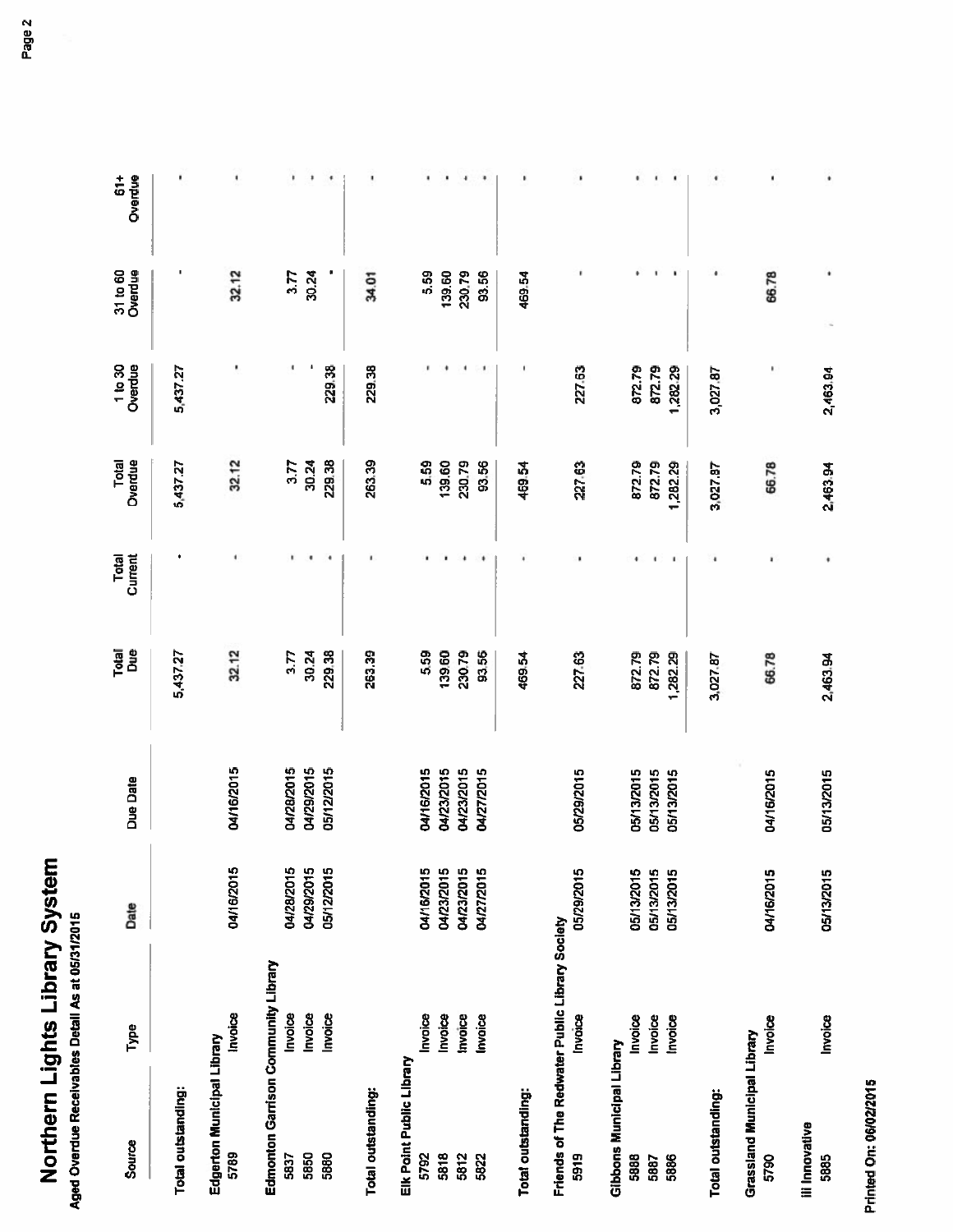| Source                                                    | Type                          | Date                                   | Due Date                               | Total<br>Due                 | Total<br>Current | Overdue<br>Total             | Overdue<br>1 to 30           | 31 to 60<br>Overdue | Overdue<br>$\frac{4}{5}$ |
|-----------------------------------------------------------|-------------------------------|----------------------------------------|----------------------------------------|------------------------------|------------------|------------------------------|------------------------------|---------------------|--------------------------|
| Innisfree Public Library<br>5898                          | Invoice                       | 05/19/2015                             | 05/19/2015                             | 93.82                        |                  | 93.82                        | 93,82                        |                     | ī                        |
| Ima Municipal Library<br>5793                             | Invoice                       | 04/16/2015                             | 04/16/2015                             | 29,48                        |                  | 29,48                        |                              | 29.48               |                          |
| Kitscoty Hilltop Library<br>5803                          | Invoice                       | 04/17/2015                             | 04/17/2015                             | 3.65                         | ٠                | 3.65                         |                              | 3.65                |                          |
| Lac La Biche County<br>5908                               | Invoice                       | 05/19/2015                             | 05/19/2015                             | 1,102.64                     |                  | 1,102.64                     | 1,102.64                     |                     |                          |
| Lac La Biche County Library Board<br>5896<br>5890<br>5889 | Invoice<br>Invoice<br>Invoice | 05/13/2015<br>05/13/2015<br>05/13/2015 | 05/13/2015<br>05/13/2015<br>05/13/2015 | 213,83<br>872.79<br>1,709.54 |                  | 872.79<br>213.83<br>1,709.54 | 872.79<br>213.83<br>1,709.54 |                     |                          |
| Total outstanding:                                        |                               |                                        |                                        | 2,796.16                     |                  | 2,796.16                     | 2,796.16                     |                     |                          |
| M.D. of Bonnyville Library Board<br>5892                  | Invoice                       | 05/13/2015                             | 05/13/2015                             | 872.79                       |                  | 872.79                       | 872.79                       |                     |                          |
| M.D. of Bonnyville No. 87<br>5894<br>5893                 | <b>Invoice</b><br>Invoice     | 05/13/2015<br>05/13/2015               | 05/13/2015<br>05/13/2015               | 1,282.29<br>1,272.75         | ×                | 1,282.29<br>1,272.75         | 1,282.29<br>1,272.75         |                     |                          |
| Total outstanding:                                        |                               |                                        |                                        | 2,555.04                     |                  | 2,555.04                     | 2,555.04                     |                     |                          |
| <b>Marwayne Public Library</b><br>5838                    | Invoice                       | 04/28/2015                             | 04/28/2015                             | 22.66                        |                  | 22.66                        |                              | 22.66               |                          |
| <b>Maureen Penn</b><br>5891                               | Invoice                       | 05/13/2015                             | 05/13/2015                             | 23.51                        |                  | 23.51                        | 23.51                        | J.                  |                          |
| <b>McPherson Municipal Library</b><br>5827                | <b>Invoice</b>                | 04/28/2015                             | 04/28/2015                             | 3.76                         | ٠                | 3.76                         | ۰                            | 3.76                |                          |

Printed On: 06/02/2015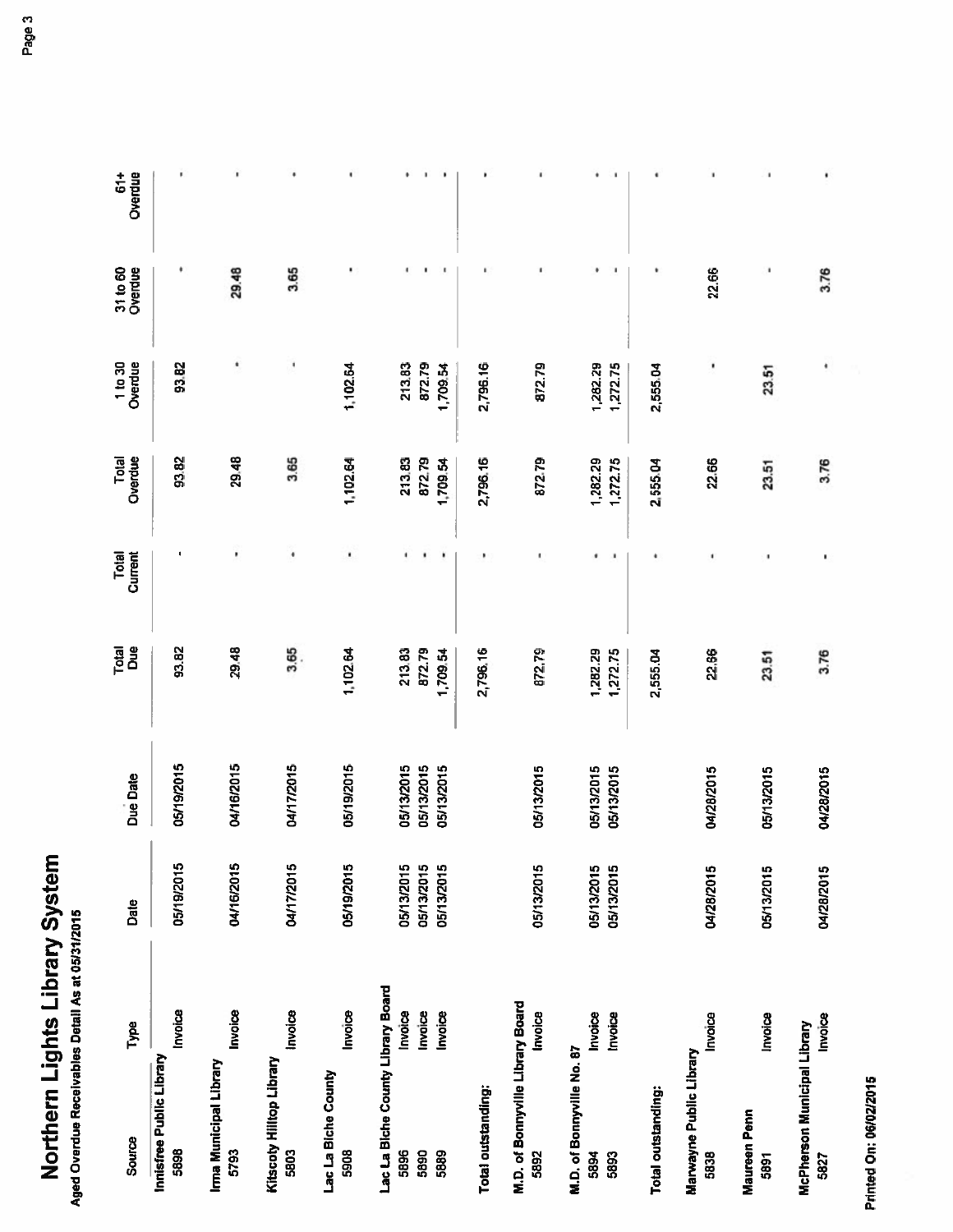| Page <sup>7</sup> |  |  |
|-------------------|--|--|
|                   |  |  |
|                   |  |  |
|                   |  |  |

| Source                                | Type           | Date       | Due Date   | Total<br>Due | Current<br>Total | Overdue<br>Total | 1 to 30<br>Overdue | Overdue<br>31 to 60 | Overdue<br>$\frac{4}{5}$ |
|---------------------------------------|----------------|------------|------------|--------------|------------------|------------------|--------------------|---------------------|--------------------------|
| Metro Kalyn Community Library<br>5868 | Invoice        | 05/12/2015 | 05/12/2015 | 2.72         |                  | 2.72             |                    |                     |                          |
| 5860                                  | Invoice        | 05/12/2015 | 05/12/2015 | 1,740.71     |                  | 1,740.71         | 2.72<br>1,740.71   |                     |                          |
| 5915                                  | <b>Invoice</b> | 05/28/2015 | 05/28/2015 | 7.00         |                  | 7.00             | 7.00               |                     |                          |
|                                       |                |            |            |              |                  |                  |                    |                     |                          |
| Total outstanding:                    |                |            |            | 1,750.43     |                  | 1,750.43         | 1,750.43           |                     |                          |
| Morinville Municipal Library          |                |            |            |              |                  |                  |                    |                     |                          |
| 5796                                  | Invoice        | 04/17/2015 | 04/17/2015 | 3.49         | ۱                | 3,49             |                    | 3.49                |                          |
| 5874                                  | Invoice        | 05/12/2015 | 05/12/2015 | 872.79       |                  | 872.79           | 872.79             |                     |                          |
| ÿ,<br>5875                            | Invoice        | 05/12/2015 | 05/12/2015 | 1,282.29     |                  | 1,282.29         | 1,282.29           |                     |                          |
| 5873                                  | Invoice        | 05/12/2015 | 05/12/2015 | 752.80       |                  | 752.80           | 752.80             |                     |                          |
| 5871                                  | Invoice        | 05/12/2015 | 05/12/2015 | 752.80       |                  | 752.80           | 752.80             |                     |                          |
| 5872                                  | hvoice         | 05/12/2015 | 05/12/2015 | 752.80       |                  | 752.80           | 752.80             |                     | ٠                        |
| Total outstanding:                    |                |            |            | 4,416.97     |                  | 4,416.97         | 4,413.48           | 3.49                |                          |
| Mundare Public Library                |                |            |            |              |                  |                  |                    |                     |                          |
| 5496                                  | Invoice        | 10/30/2014 | 10/30/2014 | 20,16        |                  | 20.16            |                    |                     | 20.16                    |
| 5692                                  | Invoice        | 02/18/2015 | 02/18/2015 | 36,75        |                  | 36,75            |                    |                     | 36.75                    |
| 5795                                  | Invoice        | 04/17/2015 | 04/17/2015 | 2.44         |                  | 2.44             |                    | 2.44                |                          |
| 5866                                  | <b>Invoice</b> | 05/12/2015 | 05/12/2015 | 79.43        |                  | 79.43            | 79.43              |                     |                          |
| Total outstanding:                    |                |            |            | 138.78       |                  | 138.78           | 79.43              | 2.44                | 56.91                    |
| Newbrook Public Library               |                |            |            |              |                  |                  |                    |                     |                          |
| 5828                                  | Invoice        | 04/28/2015 | 04/28/2015 | 17,11        |                  | 17.11            |                    | 17.11               |                          |
| 5824                                  | Invoice        | 04/28/2015 | 04/28/2015 | 76,29        |                  | 76.29            |                    | 76.29               | ×                        |
| Total outstanding:                    |                |            |            | 93.40        |                  | 93.40            |                    | 93.40               |                          |
| Rhonda Cusack<br>5693                 | Invoice        | 02/20/2015 | 02/20/2015 | 21.70        |                  | 21.70            |                    | ٠                   | 21.70                    |
| Rochester Municipal Library<br>5787   | Invoice        | 04/16/2015 | 04/16/2015 | 55.35        | ٠                | 55.35            | ı                  | 55.35               | ï                        |

**Printed On: 06/02/2015**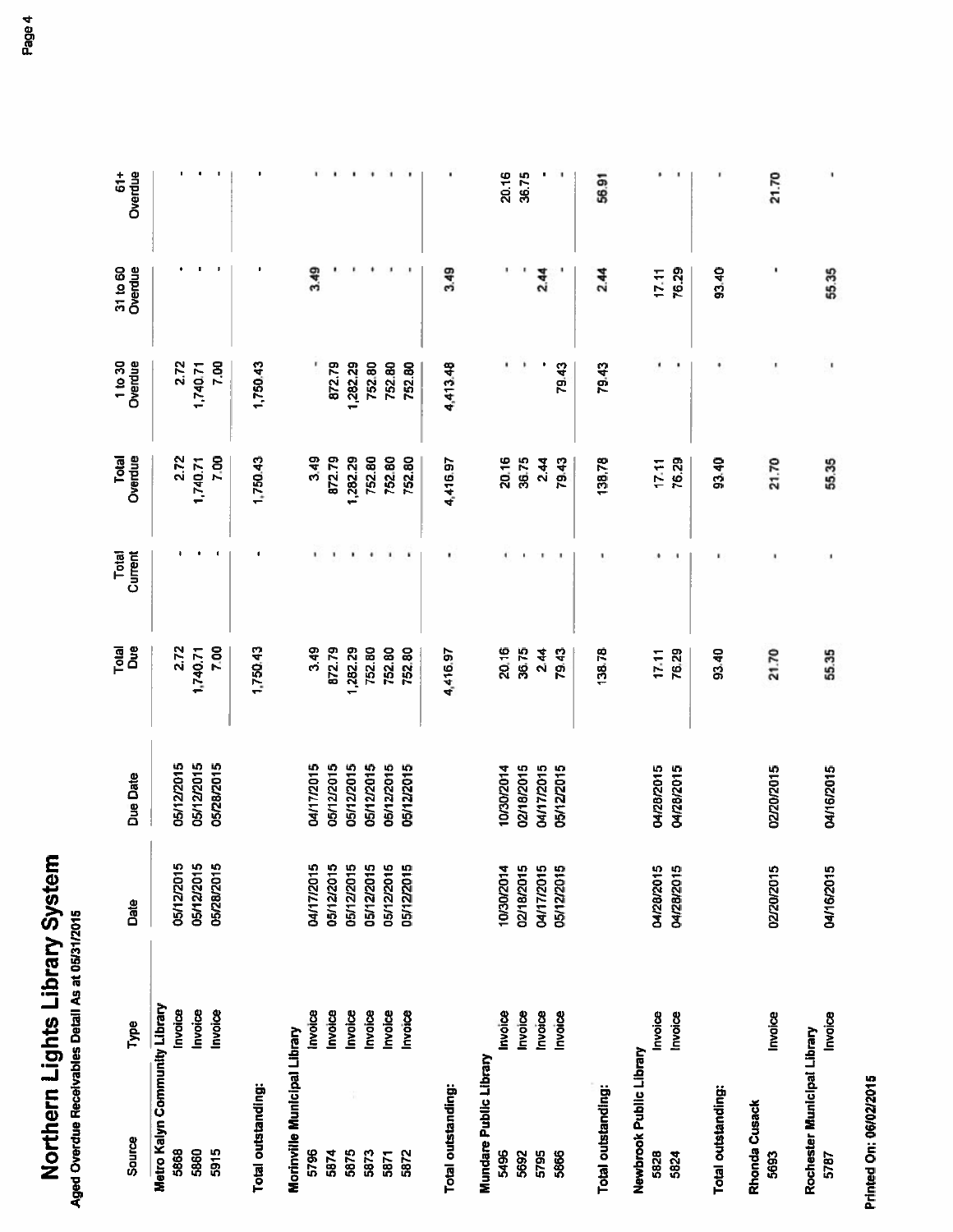| Source                                               | Type                      | Date                     | Due Date                 | Total<br><b>Bug</b> | Total<br>Current | Total<br>Overdue   | 1 to 30<br>Overdue | 31 to 60<br>Overdue | $61+$<br>Overdue |
|------------------------------------------------------|---------------------------|--------------------------|--------------------------|---------------------|------------------|--------------------|--------------------|---------------------|------------------|
| Smoky Lake County<br>5904                            | hvoice                    | 05/19/2015               | 05/19/2015               | 872.79              |                  | 872.79             | 872.79             |                     | ×,               |
| Smoky Lake Municipal Library<br>5899<br>5800         | Invoice<br>Invoice        | 04/17/2015<br>05/19/2015 | 04/17/2015<br>05/19/2015 | 3.80<br>7.88        | ٠                | 3,80<br>7,88       | 7.88               | 3.80                | ٠<br>٠           |
| Total outstanding:                                   |                           |                          |                          | 11.68               |                  | 11.68              | 7.88               | 3.80                | ٠                |
| St. Paul Municipal Library<br>5869<br>5861           | Invoice<br>Invoice        | 05/12/2015<br>05/12/2015 | 05/12/2015<br>05/12/2015 | 1,377.75<br>848.50  | J.               | 1,377.75<br>848.50 | 1,377.75<br>848.50 |                     | ٠<br>٠           |
| Total outstanding:                                   |                           |                          |                          | 2,226.25            |                  | 2,226.25           | 2,226.25           |                     |                  |
| Stuart McPherson Municipal Library<br>5843<br>5897   | Invoice<br><b>Invoice</b> | 04/28/2015<br>05/19/2015 | 04/28/2015<br>05/19/2015 | 228.99<br>139.30    | k                | 228.99<br>139,30   | 139.30             | 228.99              |                  |
| 5918<br>5916                                         | Invoice<br>Invoice        | 05/29/2015<br>05/29/2015 | 05/29/2015<br>05/29/2015 | 183.13<br>54.77     |                  | 183.13<br>54.77    | 183.13<br>54.77    |                     |                  |
| Total outstanding:                                   |                           |                          |                          | 606.19              |                  | 606.19             | 377.20             | 228.99              |                  |
| <b>Sturgeon County</b><br>5909                       | Invoice                   | 05/19/2015               | 05/19/2015               | 872.79              |                  | 872.79             | 872.79             | I                   |                  |
| <b>Thorhild Municipal Library</b><br>5832            | Invoice                   | 04/28/2015               | 04/28/2015               | 3.78                |                  | 3.78               |                    | 3.78                | ٠                |
| Three Cities Public Library<br>5831                  | Invoice                   | 04/28/2015               | 04/28/2015               | 3.71                |                  | 3.71               | $\blacksquare$     | 3.71                | ٠                |
| <b>Tofield Municipal Library</b><br>5797             | Invoice                   | 04/17/2015               | 04/17/2015               | 3.75                |                  | 3.75               | <b>I</b>           | 3.75                | ×                |
| Town of Smoky Lake<br>Printed On: 06/02/2015<br>5858 | Invoice                   | 05/12/2015               | 05/12/2015               | 1,107.33            | ٠                | 1,107.33           | 1,107.33           |                     | ï                |